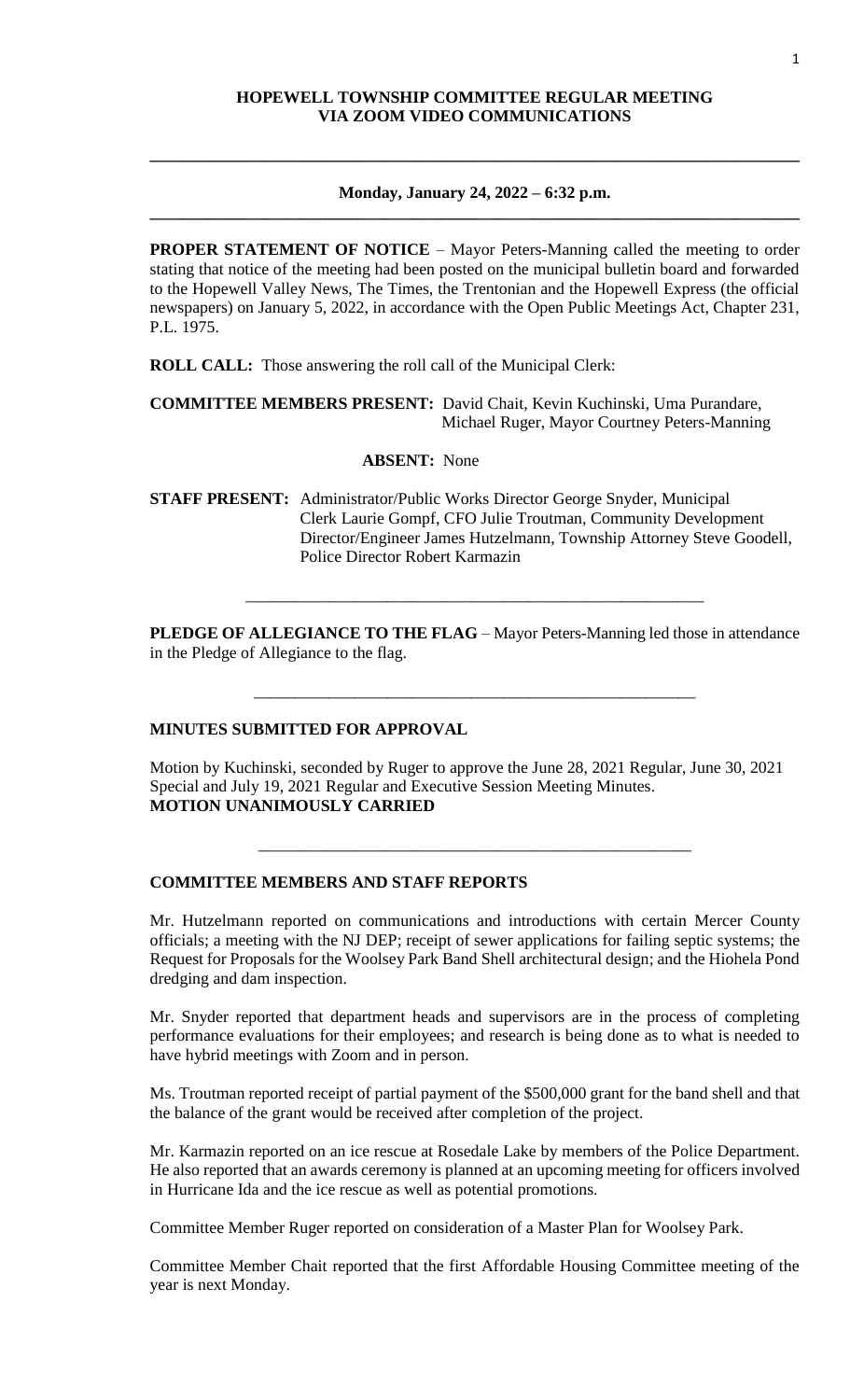Committee Member Purandare reported on meetings of the Environmental Commission and Senior Advisory Board.

Committee Member Kuchinski reported on the Historic Preservation reorganization meeting that included the Township Committee's discussion on their proposal for the Whiskey House/Mount Rose Distillery from a Capital standpoint. He also reported on the upcoming Planning Board Reorganization meeting, and that a schedule of future meetings on the Capital Budget and operating budgets will be forthcoming.

\_\_\_\_\_\_\_\_\_\_\_\_\_\_\_\_\_\_\_\_\_\_\_\_\_\_\_\_\_\_\_\_\_\_\_\_\_\_\_\_\_\_\_\_\_\_\_\_\_\_\_\_

## **PUBLIC SECTION**

The following members of the public spoke during public comment:

**Jon Edwards**, a resident of Pennington-Harbourton Road, questioned certain portions of the Resolution authorizing execution of amendments to the Redevelopment Agreement in connection with Blocks 93 and 91 that included what defines commencement of the project; why there was an extension from 24 months to 15 years for completion of the project; whether the court was aware of the extension; despite the extension, is the Township still in compliance with its affordable housing obligations; and if this allows the developer to build commercial properties before housing. He also questioned which neighborhoods with failing septic systems would be considered for sewer hook-ups; the status of Pennytown and asked for an update on energy aggregation.

The detailed public comment may be viewed at [www.hopewelltwp.org](http://www.hopewelltwp.org/) in the video library.

\_\_\_\_\_\_\_\_\_\_\_\_\_\_\_\_\_\_\_\_\_\_\_\_\_\_\_\_\_\_\_\_\_\_\_\_\_\_\_\_\_\_\_\_\_\_\_\_\_\_\_

## **PRESENTATION –** HOPEWELL TOWNSHIP: FINANCING OUR FUTURE – NEW MUNICIPAL REVENUE SOURCES FOR A CHANGING WORLD

Committee Member Kuchinski presented a power point entitled "Financing our Future – New Municipal Revenue Sources for a Changing World that included the following:

- Budgetary Challenges Facing Hopewell Township
- Hopewell Township's Outstanding Debt in January '21 after the note pay-off stood at \$60.7 million
- Debt Service Consumed 25.5% of the Township's 2021 Budget roughly 1 out of every 4 dollars expended
- Impact of Debt on the Budget
- A Primer on PILOTs and Hopewell Township Detail
- Misperceptions about PILOTs "Payment in Lieu of Taxes"
- Executive Summary
	- o PILOTs are a time tested tool in NJ and have been used to cost-effectively support redevelopment and otherwise benefit taxpayers
	- o Hopewell Township has utilized PILOTs since 2002
		- Improvements to previously negotiated PILOTs will net approximately \$700,000 more in financial benefits for the Township
	- o The Township has approved two PILOTs for Affordable Housing projects (Woodmont and Zaitz) that are expected to deliver \$158 million in revenues over the next 30 years, much more than if taxed conventionally
	- o We will be introducing a new PILOT for Hopewell Parc which will deliver \$387 million in new revenues over its term
	- o PILOTs can also support investments in our schools and EMS services, fund new services and amenities for residents and reduce Township taxes
- Ed McManimon: PILOTs A Vital and Often Misunderstood Tool for Municipalities article written in the February 2019 NJ Municipalities Magazine
- Perspective from the Honorable Colleen Y. Mahr, Former NJ League of Mayors President
- A History of PILOTs in Hopewell Township
- Hopewell Gardens: Township's First PILOT Successfully Renegotiated in 2021
- Capital Health PILOT (2011)
- Lessons Learned from Previous Hopewell Township PILOTs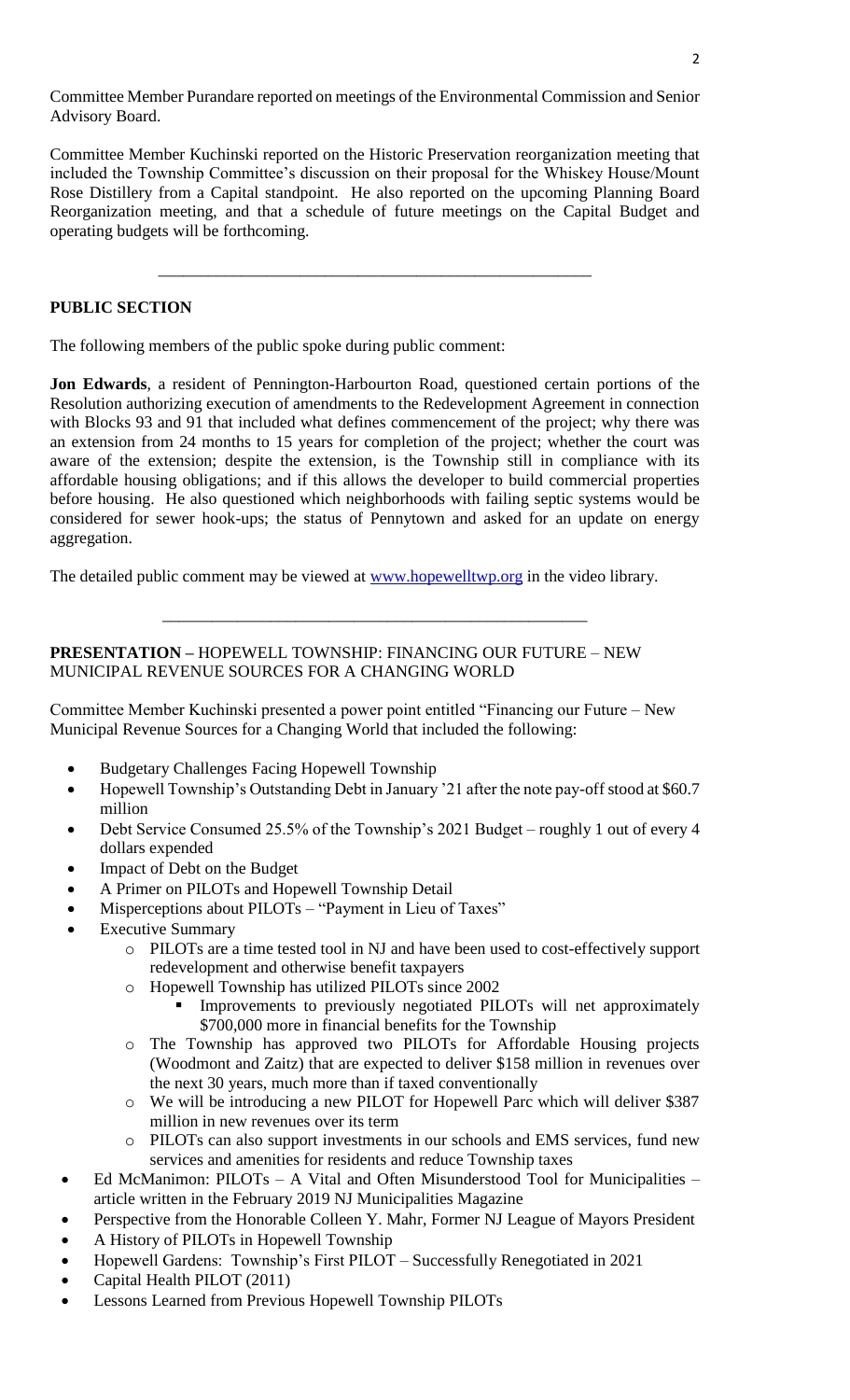- Modern Day PILOTs in Hopewell Township
- A Closer Look at the Woodmont PILOT (Federal City Project)
- The Zaitz PILOT: \$112 Million > \$18.5 Million (Behind the Shop Rite on the 31 Circle)
- Cost Benefit Analysis on Zaitz PILOT
- Additional Detail on Municipal Cost Analysis
- Prioritized Uses for Incremental Revenue
- New PILOT for the Hopewell Parc Project on Scotch Road
- Next Steps and Discussion

Committee Members thanked Committee Member Kuchinski for his informative presentation.

\_\_\_\_\_\_\_\_\_\_\_\_\_\_\_\_\_\_\_\_\_\_\_\_\_\_\_\_\_\_\_\_\_\_\_\_\_\_\_\_\_\_\_\_\_\_\_\_\_\_\_

#### **RESOLUTION #22-30.** Read by title.

Kevin McManimon, Esq. was present. He answered certain questions raised from the public regarding the timeframe for completion of the project; clarified the definition of commencement of the development; noted that nothing in the agreement allows for commercial development before residential and confirmed that the Township was in compliance with its affordable housing obligations.

Motion by Kuchinski, seconded by Chait to adopt Resolution #22-30. **MOTION UNANIMOUSLY CARRIED**

#### **R E S O L U T I O N #22-30**

## **RESOLUTION OF THE TOWNSHIP OF HOPEWELL, IN THE COUNTY OF MERCER, NEW JERSEY AUTHORIZING EXECUTION OF AMENDMENTS TO REDEVELOPMENT AGREEMENTS IN CONNECTION WITH THE REDEVELOPMENT OF A PORTION OF BLOCK 93 AND 91 ON THE TOWNSHIP'S TAX MAP**

**WHEREAS**, the Township of Hopewell, in the County of Mercer, New Jersey (the "**Township**") acts as a redevelopment entity pursuant to the provisions of the Local Redevelopment and Housing Law, N.J.S.A. 40A:12A-1 *et seq.* (the "**LRHL**") for the purposes of implementing redevelopment plans and carrying out redevelopment projects within the Township; and

**WHEREAS**, pursuant to the provisions of the LRHL, the Township designated i) the area on the east side of Scotch Road consisting of Block 91, Lots 3.11, 3.14, 3.161, 3.181, 3.191, 3.22, 3.95 and 3.961 (the Capital Health Complex) as set forth on the tax maps of the Township; and ii) the area on the west side of Scotch Road consisting of Block 93, Lots 3.01, 5.01, 5.02 and 6.01, as set forth on the tax maps of the Township, as an "area in need of redevelopment" (the "**Redevelopment Area**") and adopted a redevelopment plan entitled the "Redevelopment Plan for Block 91, Lots 3.11, 3.14, 3.161, 3.181, 3.191, 3.22, 3.95 and 3.961 and Block 93, Lots 3.01, 5.01, 5.02 and 6.01", for the Redevelopment Area as the same may be amended and supplemented; and

**WHEREAS**, the Township subdivided portions of the Redevelopment Area identified as Block 93, Lots 3.01 and 6.01 thereby creating parcels now known as Block 93, Lots 3.03 and 6.02 as depicted on Filed Map 4127, filed with the Mercer County Clerk on December 21, 2017; and

**WHEREAS**, U.S. Home Corporation D/B/A Lennar (the "**Redeveloper**") proposes to construct on the portion of the Redevelopment Area located on the west side of Scotch Road and identified on the tax maps of the Township as Block 93, Lots 5.01, 5.02, a portion of 6.02, and a portion of Block 91, Lot 3.11 (collectively, the "**Project Area**") a phased, residential project composed of a north village, a south village and an east village; and

**WHEREAS**, on July 1, 2019, the Township adopted resolutions designating the Redeveloper as the redeveloper of the Project Area and authorizing the execution of redevelopment agreements; and

**WHEREAS,** the Township and the Redeveloper entered into certain Redevelopment Agreements, entitled "Scotch Road-North Village Redevelopment Agreement By and Between Township of Hopewell, New Jersey, as the Redevelopment Entity and U.S. Home Corporation D/B/A Lennar, as the Redeveloper" (the "**North Village Original Redevelopment Agreement**") and "Scotch Road-South/East Villages Redevelopment Agreement By and Between Township of Hopewell, New Jersey, as the Redevelopment Entity and U.S. Home Corporation D/B/A Lennar, as the Redeveloper", (the "**South Village Original Redevelopment Agreement**"; and together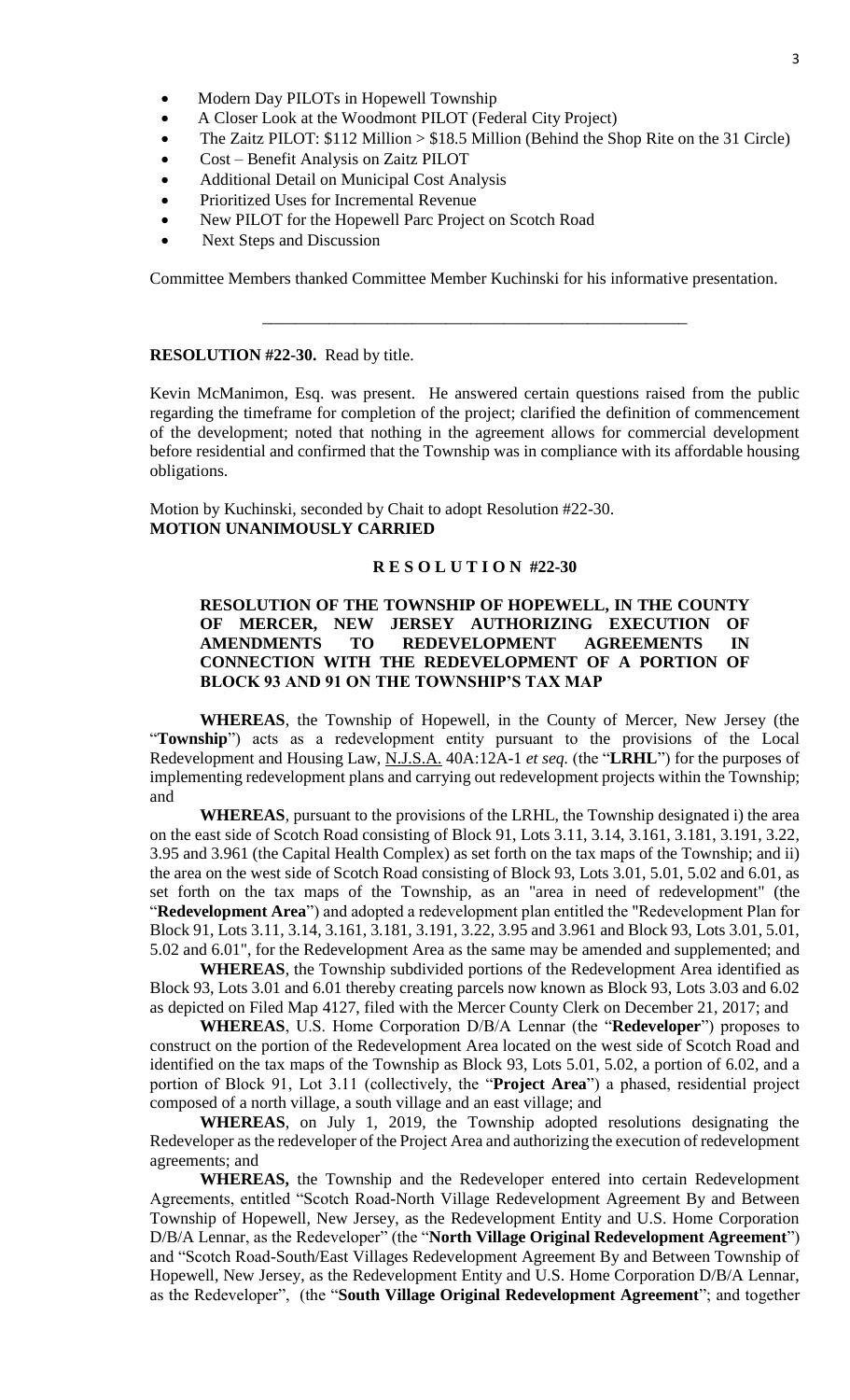with the North Village Original Redevelopment Agreement, the "**Original Redevelopment Agreements**") both dated July 25, 2019, providing for the redevelopment, by the Redeveloper, of the Project Area with the Residential Projects as defined in the respective Original Redevelopment Agreements; and

**WHEREAS,** the Township and the Redeveloper desire to: (i) amend the North Village Original Redevelopment Agreement to revise the description of the Project Area as defined in the North Village Original Redevelopment Agreement to include Block 93, a portion of Lot 6.02, which is consistent with the Site Plan Approval for the Residential Project issued by the Planning Board of the Township adopted in Resolution 21-014 on August 24, 2021 and (ii) amend the Original Redevelopment Agreements to modify the Project Schedule, as set forth as Exhibit 3 to the Original Redevelopment Agreements, to require the Redeveloper Complete construction of the approved Phases of the Residential Projects within fifteen (15) years after Commencement of Construction of Phase 1 consistent with the scope of the Residential Projects; and

**WHEREAS,** toward those ends, the Township and the Redeveloper desire to enter into an amendment to the North Village Original Redevelopment Agreement (the "**North Village**  Amendment") attached hereto as **Exhibit A** and an amendment to the South Village Original Redevelopment Agreement attached hereto as **Exhibit B** (the "**South Village Amendment**" and together with the North Village Amendment, the "**Amendments**"); and

**WHEREAS,** the Township desires to approve the execution of the Amendments.

**NOW, THEREFORE, BE IT RESOLVED** by the Township Committee of the Township of Hopewell, in the County of Mercer, New Jersey, as follows:

1. The aforementioned recitals are incorporated herein as though fully set forth at length.

2. (a) The Mayor of the Township is hereby authorized and directed to execute the Amendments in the substantially the same form as that attached hereto.

(b) The Township Clerk is hereby authorized and directed, upon the execution of the Amendments, to attest to the signature of the Mayor upon such document.

3. This Resolution shall take effect immediately.

#### **EXHIBIT A**

# **NORTH VILLAGE AMENDMENT EXHIBIT B**

## **SOUTH VILLAGE AMENDMENT**  \_\_\_\_\_\_\_\_\_\_\_\_\_\_\_\_\_\_\_\_\_\_\_\_\_\_\_\_\_\_\_\_\_\_\_\_\_\_\_\_\_\_\_\_\_\_\_\_\_\_\_

**RESOLUTION #22-31.** Read by title. Motion by Chait, seconded by Ruger to adopt Resolution #22-31. **MOTION UNANIMOUSLY CARRIED**

#### **R E S O L U T I O N #22-31**

**RESOLUTION OF THE TOWNSHIP OF HOPEWELL, IN THE COUNTY**  OF MERCER, AUTHORIZING THE EXECUTION OF **REDEVELOPMENT AGREEMENT WITH BEIGENE HOPEWELL URBAN RENEWAL, LLC, IN CONNECTION WITH THE REDEVELOPMENT OF BLOCK 46, LOT 8.012 ON THE TOWNSHIP'S TAX MAP (A PORTION OF FORMER LOT 8.01; OTHERWISE KNOWN AS 311 PENNINGTON-ROCKY HILL ROAD)**

**WHEREAS,** the Local Redevelopment and Housing Law, N.J.S.A. 40A:12A-1 *et seq.*, as amended and supplemented (the "**Redevelopment Law**") provides a process for municipalities to participate in the redevelopment and improvement of areas in need of redevelopment; and

**WHEREAS**, the Township Committee ("**Township Committee**") of the Township of Hopewell (the "**Township**") is authorized, pursuant to the Redevelopment Law, to determine whether certain parcels of land within the Township constitute an area in need of rehabilitation and/or an area in need of redevelopment and to create redevelopment plans which provide development controls for any area so designated; and

**WHEREAS,** by Resolution No. 20-267, adopted on July 20, 2020, the Township designated the property identified as Block 46, Lot 8.01 on the Township's official tax maps and otherwise known as 311 Pennington-Rocky Hill Road (the "**Redevelopment Area**") as an "area in need of redevelopment" pursuant to the Redevelopment Law; and

**WHEREAS**, Hopewell Campus, LLC ("**Hopewell Campus**") previously owned the entire Redevelopment Area and subdivided same to create parcels known as Block 46, Lots 8.011 (the "**Lincoln Parcel**") and Block 46, Lot 8.012 (the "**Project Area**"); and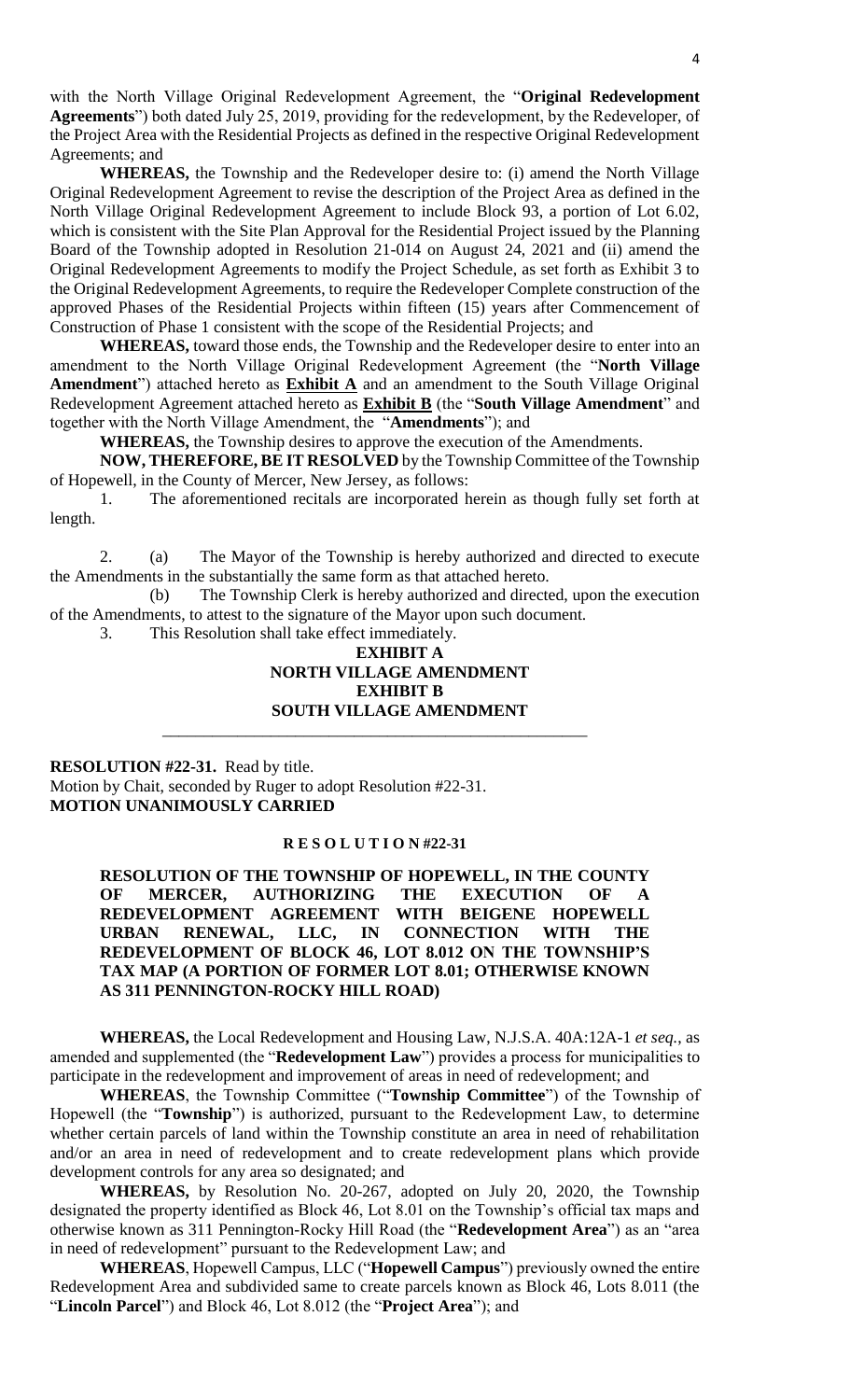**WHEREAS**, Hopewell Campus subsequently transferred title to the Project Area to BeiGene Hopewell Urban Renewal, LLC, (the "**BeiGene**"); and

**WHEREAS**, by Ordinance No. 21-1761, adopted on October 4, 2021, the Township Committee adopted a redevelopment plan for a portion of the Redevelopment Area including the Project Area entitled "Redevelopment Plan for Portion of Block 46, Lot 8.01, 311 Pennington-Rocky Hill Road, Township of Hopewell, New Jersey", dated September 17, 2021 (the "**Redevelopment Plan**"); and

**WHEREAS**, BeiGene proposes to redevelop the Project Area, in two or more phases, sequentially, with Phase 1 consisting of the rehabilitation of approximately 48,800 square feet of space in existing structures thereon and constructing approximately 345,970 square feet of new space, which will be used for research and development and similar uses all in accordance with the Redevelopment Plan (the "**Project**"); and

**WHEREAS**, the Township has determined that BeiGene should be designated as the redeveloper for the Project Area and the parties should enter into an agreement (in substantially the same form as that on file with the Township Clerk, the "**Redevelopment Agreement**"), which specifies terms of the redevelopment of the Project Area and the rights and responsibilities of the Township and BeiGene with respect to the Project.

**NOW, THEREFORE, BE IT RESOLVED** by the Township Committee of the Township of Hopewell, in the County of Mercer, New Jersey, as follows:

1. The aforementioned recitals are incorporated herein as though fully set forth at length.

2. BeiGene is hereby designated as redeveloper of the Project Area, pursuant to the Redevelopment Law, for purposes of carrying out the Project, in accordance with the terms of the Redevelopment Agreement.

3. (a) The Mayor is hereby authorized and directed to execute the Redevelopment Agreement, and any associated project agreement referenced therein, in substantially the same form as that on file with the Township Clerk.

(b) The Clerk of the Township is hereby authorized and directed, upon the execution of the Redevelopment Agreement or other related project agreement, to attest to the signature of the Mayor upon such document and is hereby further authorized and directed to thereupon affix the corporate seal of the Township.

4. If any part(s) of this Resolution shall be deemed invalid, such part(s) shall be severed and the invalidity thereof shall not affect the remaining parts of this Resolution.

\_\_\_\_\_\_\_\_\_\_\_\_\_\_\_\_\_\_\_\_\_\_\_\_\_\_\_\_\_\_\_\_\_\_\_\_\_\_\_\_\_\_\_\_\_\_\_\_\_\_\_

**5.** This Resolution shall take effect immediately

## **ORDINANCE – INTRODUCTION AND FIRST READING**

Mayor Peters-Manning read by title the ordinance for introduction.

ORDINANCE OF THE TOWNSHIP OF HOPEWELL, COUNTY OF MERCER, STATE OF NEW JERSEY APPROVING THE APPLICATION OF AND THE EXECUTION OF FINANCIAL AGREEMENT WITH U.S. HOME AT HOPEWELL PARC URBAN RENEWAL, LLC

Motion by Kuchinski, seconded by Chait to introduce the ordinance on first reading. **ROLL CALL VOTE: AYES:** Chait, Kuchinski, Purandare, Ruger, Mayor Peters-Manning **NOES:** None **ORDINANCE INTRODUCED**

Second reading, public hearing date February 22, 2022 at 6:30 p.m.

#### **ORDINANCE – FINAL READING, PUBLIC HEARING AND ADOPTION**

Mayor Peters-Manning read by title the introduced ordinance:

O R D I N A N C E N O. 22-1764

\_\_\_\_\_\_\_\_\_\_\_\_\_\_\_\_\_\_\_\_\_\_\_\_\_\_\_\_\_\_\_\_\_\_\_\_\_\_\_\_\_\_\_\_\_\_\_\_\_\_\_

AN ORDINANCE AMENDING CHAPTER 2, SECTION 2-2.10 "POLICE DEPARTMENT" OF THE TOWNSHIP OF HOPEWELL REVISED GENERAL ORDINANCES TO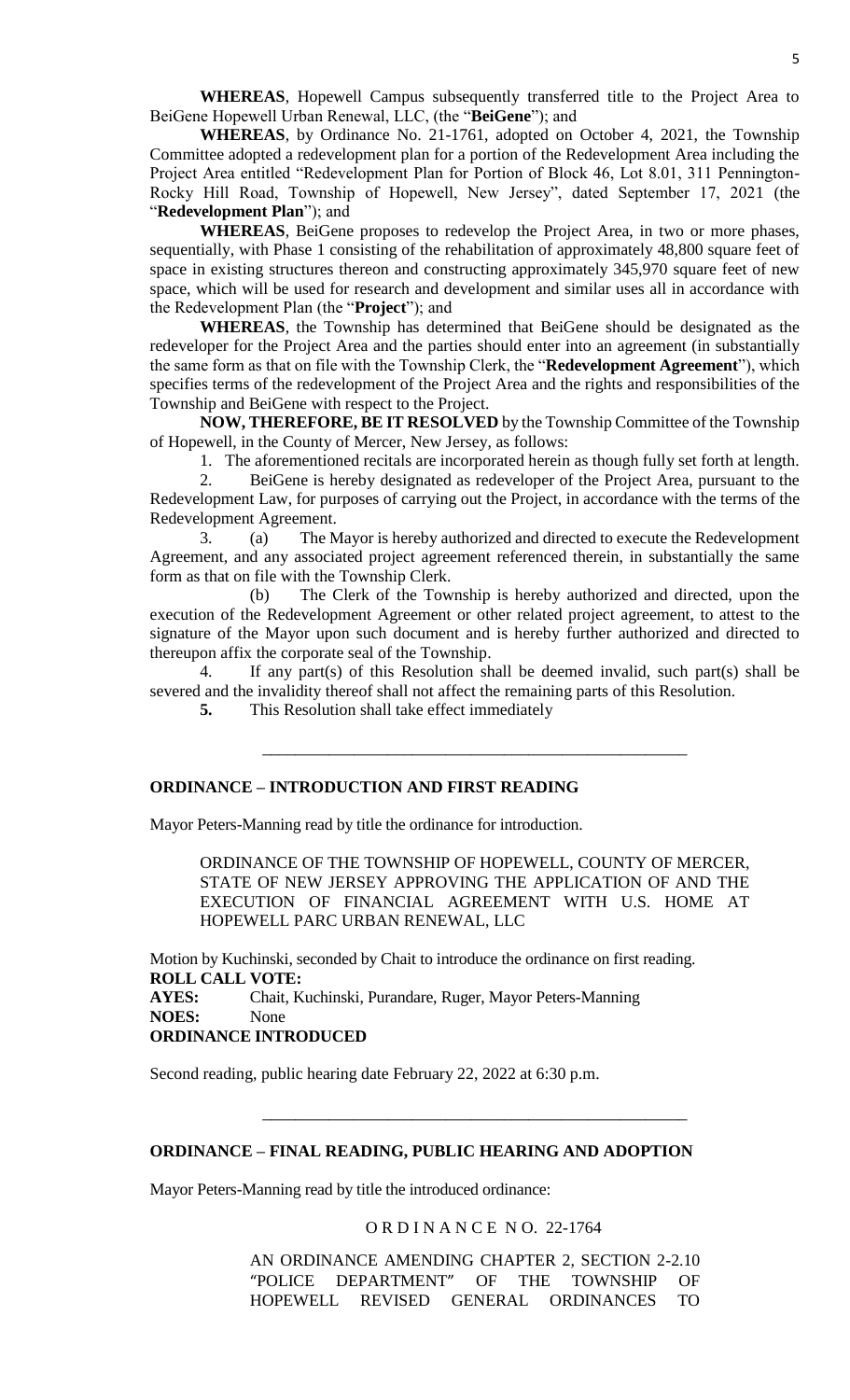#### PROVIDE FOR UP TO SIX SERGEANTS IN THE POLICE DEPARTMENT

Mayor Peters-Manning declared public hearing open. No comments from the public. Motion by Purandare, seconded by Chait to close public hearing. **MOTION UNANIMOUSLY CARRIED**

Motion by Mayor Peters-Manning, seconded by Ruger to adopt the introduced ordinance. **ROLL CALL VOTE: AYES:** Chait, Kuchinski, Purandare, Ruger, Mayor Peters-Manning **NOES:** None **ORDINANCE ADOPTED**

Ordinance advertised January 14, 2022, Hopewell Valley News. Posted municipal bulletin board as required by law.

## **O R D I N A N C E N O. 22-1764**

## **AN ORDINANCE AMENDING CHAPTER 2, SECTION 2-2.10 "POLICE DEPARTMENT" OF THE TOWNSHIP OF HOPEWELL REVISED GENERAL ORDINANCES TO PROVIDE FOR UP TO SIX SERGEANTS IN THE POLICE DEPARTMENT**

**WHEREAS**, State law requires that the type and number of police positions in a municipal police department must be created by ordinance; and

**WHEREAS**, the Hopewell Township Code currently provides for a maximum of five sergeants in the Police Department; and

**WHEREAS**, there may be a future need for a sixth sergeant.

**NOW, THEREFORE, BE IT ORDAINED** by the Township Committee of the Township of Hopewell, County of Mercer, State of New Jersey, that Section 2-2.10 of the Revised General Ordinances of the Township of Hopewell be amended as follows (new material is underlined, deleted material is **[bracketed]**):

Section 2-2.10, Police Department

a. Establishment. A Police Department is hereby established in the Township, under the name of "Police Department of the Township of Hopewell, Mercer County, New Jersey."

The following positions and line of authority are hereby created:

- 1. One Chief of Police or Police Director.
- 2. One Captain.
- 3. Up to three Lieutenants.
- 4.[Five] Up to Six Sergeants.
- 5. Forty Police Officers.

The creation of these positions shall not require the Township Committee to fill each position and any position hereunder established may, in the sole discretion of the Township Committee, remain vacant.

This Ordinance shall take effect immediately upon final adoption and publication in the manner prescribed by law.

\_\_\_\_\_\_\_\_\_\_\_\_\_\_\_\_\_\_\_\_\_\_\_\_\_\_\_\_\_\_\_\_\_\_\_\_\_\_\_\_\_\_\_\_\_\_\_\_\_\_\_

## **CONSENT AGENDA ITEMS RESOLUTIONS #22-32 THROUGH #22-38 AND SHOOTING GALLERIES RENEWAL APPLICATION.** Read by title. Motion by Ruger, seconded by Chait to adopt Resolution #22-32 through #22-38 and approve Shooting Galleries Renewal Application.

**MOTION UNANIMOUSLY CARRIED**

## **R E S O L U T I O N #22-32**

## **A RESOLUTION AUTHORIZING REFUND OF TAX OR SEWER OVERPAYMENTS**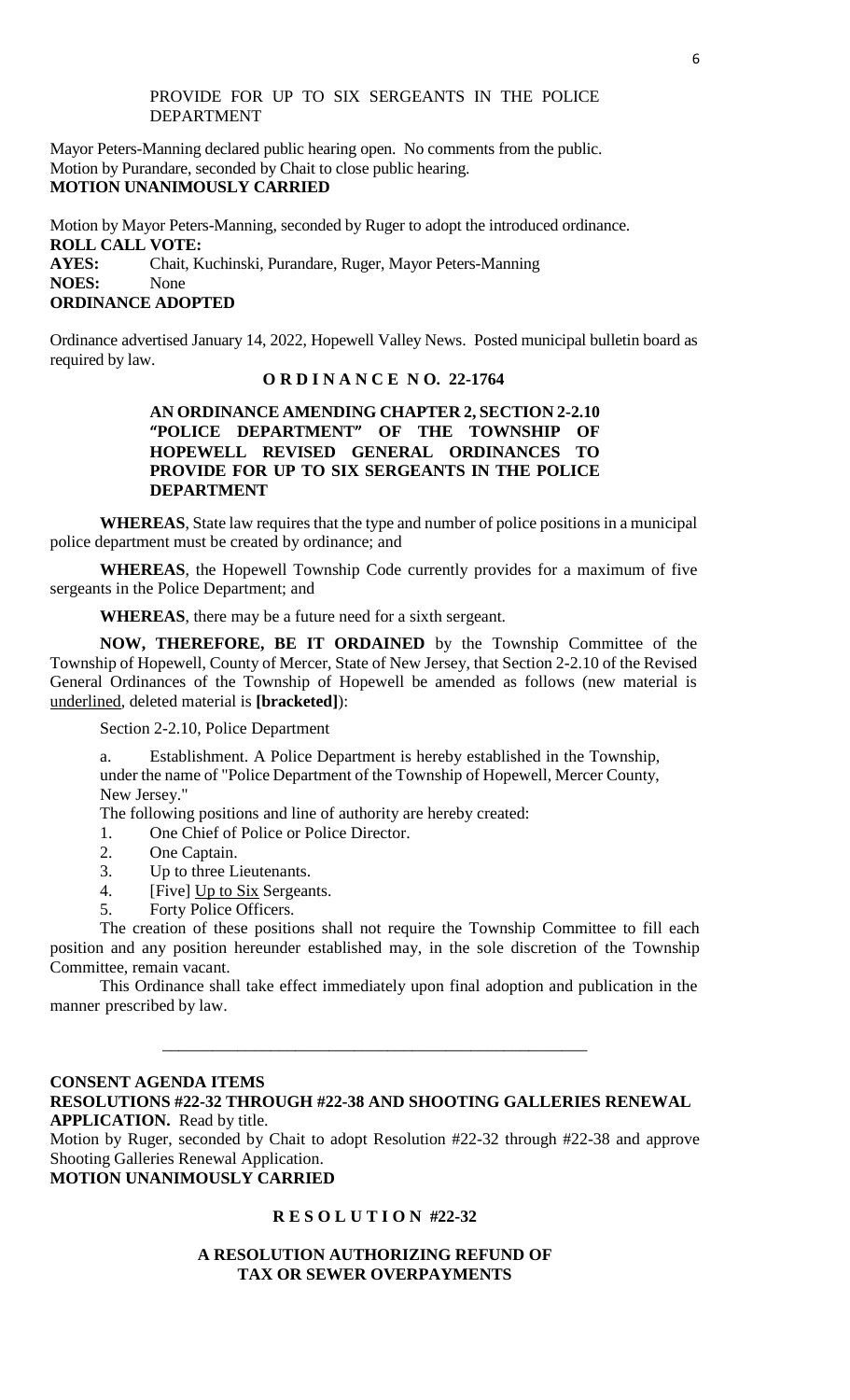**WHEREAS,** the Tax Collector has determined that overpayments of taxes and/or utility charges have been made; said overpayments are caused by duplicated payments from owners, title agencies and mortgage companies who have been contacted by the Collector for proper settlement; tax appeals; or utility overpayments.

**NOW, THEREFORE, BE IT RESOLVED,** on this 24<sup>th</sup> day of January 2022, by the Township Committee of the Township of Hopewell, County of Mercer, State of New Jersey, that the individuals and/or corporations so specified below be refunded the overpayment of taxes. Further, a copy of this approved resolution shall be forwarded to the Collector and to the Finance Officer.

|         | <b>BLOCK/LOT REFUND TO</b> | <b>REASON</b> | <b>LOCATION</b> | <b>AMOUNT</b> |
|---------|----------------------------|---------------|-----------------|---------------|
| 43.11/2 | Joel & Marie Pitt          | Overpaid Tax  | 97 Elm Ridge Rd | \$20,500.00   |

## **R E S O L U T I O N #22-33 A RESOLUTION RE-ESTABLISHING THE HOPEWELL VALLEY GREEN TEAM**

\_\_\_\_\_\_\_\_\_\_\_\_\_\_\_\_\_\_\_\_\_\_\_\_\_\_\_\_\_\_\_\_\_\_\_\_\_\_\_\_\_\_\_\_\_\_\_\_\_\_\_\_\_\_\_

**WHEREAS**, the governing bodies of Hopewell Borough, Hopewell Township and Pennington Borough recognize a need to develop "green" initiatives to create a plan for a healthy economy, environment and society in Hopewell Valley; and

**WHEREAS**, the governing bodies of Hopewell Borough, Hopewell Township and Pennington Borough desire to identify and support green, sustainable practices which benefit our residents and business partners that are easy to replicate and affordable to implement; and

**WHEREAS**, the Borough of Hopewell, the Township of Hopewell and the Borough of

Pennington have each resolved to participate in **SUSTAINABLE JERSEY**<sup>TM</sup>, a certification program for municipalities in New Jersey that want to go green, control costs and save money, and take steps to sustain their quality of life over the long term; and

**WHEREAS**, the governing bodies of Hopewell Borough, Hopewell Township and Pennington Borough have identified a need to work collaboratively to achieve **SUSTAINABLE** 

**JERSEY**<sup>TM</sup> certification as the economical and environmental health of Hopewell Valley does not end at municipal borders; and

**WHEREAS**, the governing bodies of Hopewell Borough, Hopewell Township and Pennington Borough, in an attempt to focus attention on green issues and to further the primary goals of saving tax dollars, assuring clean air and water, improving working and living environments, and strengthening communities that are sustainable economically, environmentally and socially well into the future, established the "Hopewell Valley Green Future Task Force;" and

**WHEREAS**, since on or about August 3, 2009, the Hopewell Valley Green Future Task Force, now the Hopewell Valley Green Team with annually appointed members comprised of a minimum of four representatives of each Hopewell Valley municipality, including one governing body member liaison, one municipal staff representative and at least two members of the public representing residents, businesses, congregations and other community groups, met quarterly or as needed to develop and recommend programs and projects that seek to:

- 1. Improve public health and safety.
- 2. Identify alternative energy options.
- 3. Encourage water and energy conservation.
- 4. Reduce environmental pollution.
- 5. Promote recycling efforts.
- 6. Preserve natural resources.
- 7. Increase public awareness regarding green initiatives through the development of educational programs and resources dedicated to green initiatives.
- 8. Provide updates and recommendations to Hopewell Valley governing bodies, administrations, planning boards, environmental commissions, shade tree board and other groups directly or indirectly responsible to environmental issues; and

**WHEREAS,** the governing bodies of Hopewell Borough, Hopewell Township, and Pennington Borough desire that the Hopewell Valley Green Team continue meeting, on a quarterly or as needed basis, to develop and recommend the above-described programs and projects.

**NOW, THEREFORE, BE IT RESOLVED**, by the Hopewell Township Committee, that it hereby supports and does re-establish the Hopewell Valley Green Team, formerly the Hopewell Valley Green Future Task Force, in cooperation with the Borough of Hopewell and the Borough of Pennington.

**BE IT FURTHER RESOLVED,** that the following individuals are appointed to serve on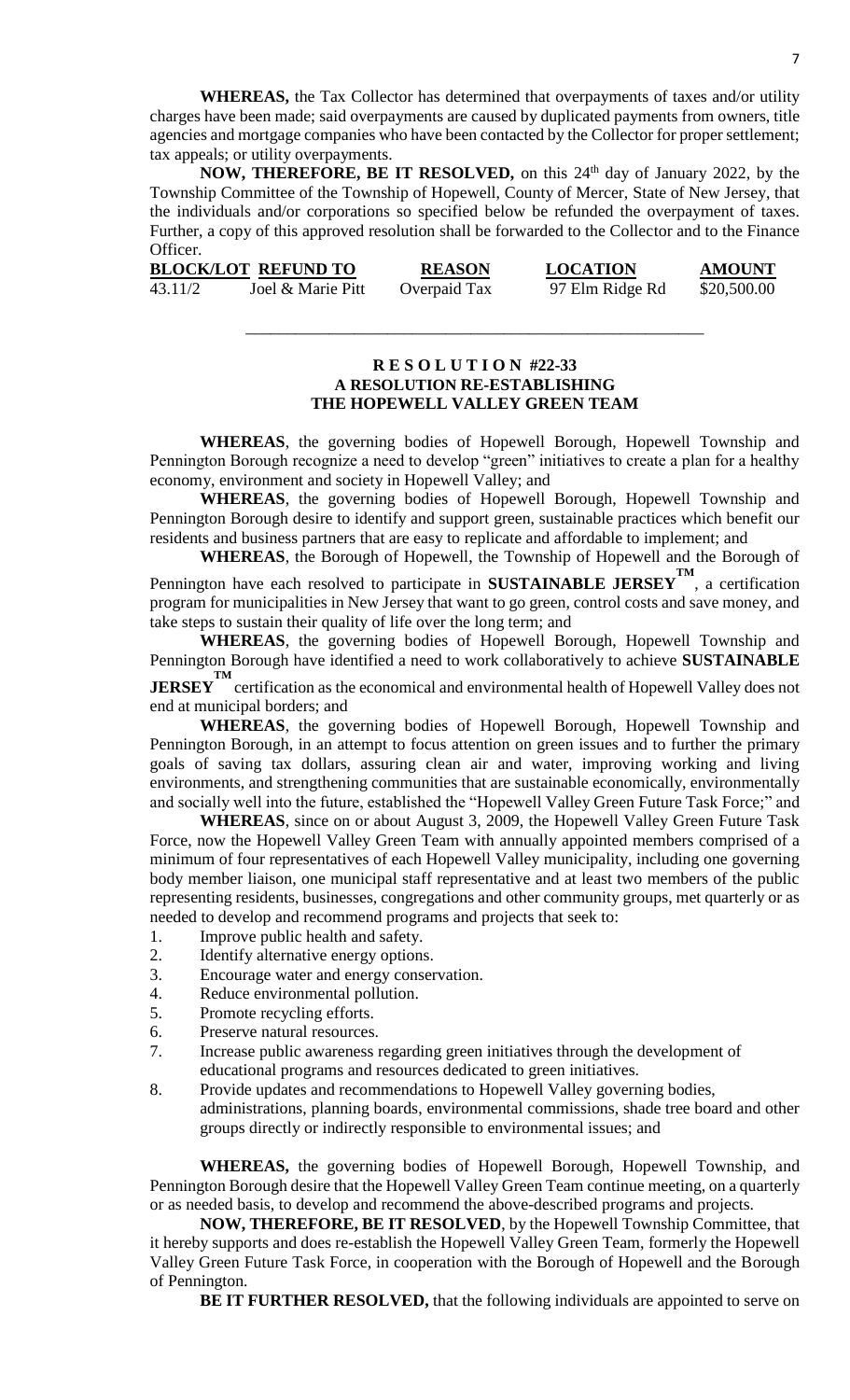the Hopewell Valley Green Team for 2022, and that the Township shall provide details of said appointments to the municipal clerk of the Borough of Hopewell and the Borough of Pennington: Rex Parker, Carol Meyer, Molly Reinero, Paul Kinney

#### **R E S O L U T I O N # 22-34**

\_\_\_\_\_\_\_\_\_\_\_\_\_\_\_\_\_\_\_\_\_\_\_\_\_\_\_\_\_\_\_\_\_\_\_\_\_\_\_\_\_\_\_\_\_\_\_\_\_\_\_\_\_\_\_

## **A RESOLUTION AUTHORIZING A REFUND FOR OVERPAYMENT OF A ZONING APPLICATION FEE**

**BE IT RESOLVED**, on this 24<sup>th</sup> day of January 2022, by the Township Committee of the Township of Hopewell, County of Mercer, State of New Jersey, that the individual or corporation so specified below be refunded a fee of \$150.00 as their respective Zoning Board application submitted as a residential Use Variance requiring a fee of \$250.00 should have been submitted as a residential Bulk Variance requiring a fee of \$100.00:

| <b>NAME</b>             |    | <b>AMOUNT</b> |
|-------------------------|----|---------------|
|                         |    |               |
| Augustine A Rossi       | S. | 150.00        |
| 30 Meadow Lane          |    |               |
| Pennington, NJ 08534    |    |               |
| 43.22/9 – BULK VARIANCE |    |               |

## **R E S O L U T I O N #22-35**

\_\_\_\_\_\_\_\_\_\_\_\_\_\_\_\_\_\_\_\_\_\_\_\_\_\_\_\_\_\_\_\_\_\_\_\_\_\_\_\_\_\_\_\_\_\_\_\_\_\_\_\_\_\_\_

#### **A RESOLUTION AUTHORIZING REFUNDS FOR HOPEWELL TOWNSHIP RECREATION DEPARTMENT PROGRAM PARTICIPANTS**

**WHEREAS,** registration fees were paid for participation in a variety of programs sponsored by the Hopewell Township Recreation Department; and

**WHEREAS,** some participants have requested a refund in accordance with department policy.

**NOW, THEREFORE, BE IT RESOLVED,** on this 24<sup>th</sup> day of January 2022, by the Township Committee of the Township of Hopewell, County of Mercer, State of New Jersey, that the following program refunds be and are hereby authorized:

Evann Gleeson 68 Woolsey Court Pennington 08534 \$590.00

#### **R E S O L U T I O N #22-36**

\_\_\_\_\_\_\_\_\_\_\_\_\_\_\_\_\_\_\_\_\_\_\_\_\_\_\_\_\_\_\_\_\_\_\_\_\_\_\_\_\_\_\_\_\_\_\_\_\_\_\_\_\_\_\_

#### **A RESOLUTION AUTHORIZING REFUND FOR HOPEWELL TOWNSHIP RESIDENT FOR PET LICENSE**

**WHEREAS,** the Township of Hopewell Animal Control collects fees for the licensing of dogs and cats living in the township; and

**WHEREAS,** the Township of Hopewell Animal Control has issued a Pet License to Fred Moore for his dog Milly, who has passed away; and

**WHEREAS,** Fred Moore, 279 Pennington Harbourton Road has requested a refund of \$21.00 for said service.

**NOW, THEREFORE, BE IT RESOLVED,** on this 24<sup>th</sup> day of January, 2022, by the Township Committee of the Township of Hopewell, County of Mercer, State of New Jersey, that the following refund is hereby authorized:

Fred Moore, 279 Pennington Harbourton Road, Pennington, NJ 08534 Refund \$21.00

\_\_\_\_\_\_\_\_\_\_\_\_\_\_\_\_\_\_\_\_\_\_\_\_\_\_\_\_\_\_\_\_\_\_\_\_\_\_\_\_\_\_\_\_\_\_\_\_\_\_\_\_\_\_\_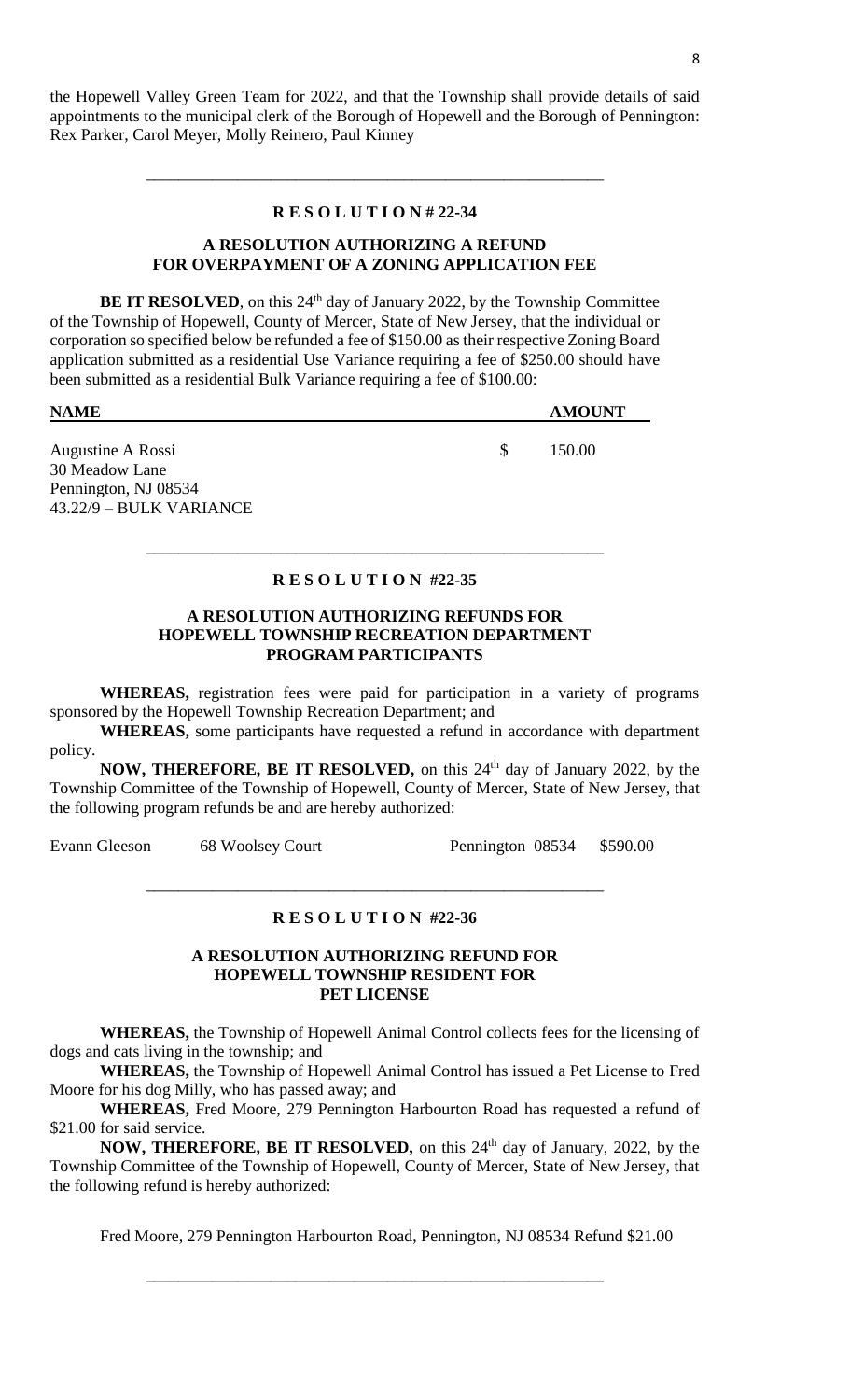#### **A RESOLUTION ACCEPTING THE RESIGNATION OF A DISPATCHER IN THE POLICE DEPARTMENT TILAK PATEL**

**WHEREAS,** Dispatcher Tilak Patel has been employed in the Hopewell Township Police Department since November 22, 2021; and

**WHEREAS,** Dispatcher Tilak Patel has submitted his resignation on January 13, 2022. **NOW, THEREFORE, BE IT RESOLVED** on this 24<sup>th</sup> day of January, 2022 by the Township Committee of the Township of Hopewell, County of Mercer, State of New Jersey:

1. That Dispatcher Tilak Patel resignation effective January 13, 2022 be and is hereby accepted.

## **R E S O L U T I O N #22-38**

\_\_\_\_\_\_\_\_\_\_\_\_\_\_\_\_\_\_\_\_\_\_\_\_\_\_\_\_\_\_\_\_\_\_\_\_\_\_\_\_\_\_\_\_\_\_\_\_\_\_\_\_\_\_\_

## **A RESOLUTION DIRECTING THE HOPEWELL TOWNSHIP ZONING OFFICER TO ISSUE AN EXTENSION TO A TEMPORARY ACTIVITIES PERMIT TO JHF REALTY LLC**

**WHEREAS,** JHF Realty LLC seeks an extension to an existing Temporary Activities Permit allowing two (2) food trucks the use of the Rosedale Mills property, specifically the parking area extending across the southwest side of the property parallel to Route 31, seven days per week, operating various hours between 11:00 a.m. - 6:00 p.m. weekdays, 10:00 a.m. - 5:00 p.m. Saturdays, and 10:00 a.m. - 4:00 p.m. Sundays, for onsite staff, customers visiting the store, and the general public; and

**WHEREAS,** this proposal has been reviewed by the Hopewell Township Attorney who has advised that this proposal can be authorized under a Temporary Activities Permit issued by the Hopewell Township Zoning Officer; and

**WHEREAS**, this request has been reviewed by the Hopewell Township Health Department, Hopewell Township Police Department, Hopewell Valley Fire Safety and Municipal Construction Office who have raised no objections;

 **NOW, THEREFORE, BE IT RESOLVED,** on this 24th day of January 2022, by the Township Committee of the Township of Hopewell, County of Mercer, State of New Jersey, that the Hopewell Township Zoning Officer be directed to issue an extension to the existing Temporary Activities Permit to JHF Realty LLC for the operation of two (2) food trucks in the parking area of the Rosedale Mills property, seven days per day, operating various hours, for onsite staff, customers visiting the store, and the general public, subject to receipt of all final approvals and comments from the Hopewell Township Health Officer, Hopewell Township Police, Hopewell Valley Fire Safety, Municipal Construction Office and Zoning Officer, and subject to any relevant restrictions on use, noise, signs, etc., or other permits as may be required, including:

- **1.** Operation is limited to two (2) food trucks at any given time; each truck proposing to operate at the site must be licensed by the Hopewell Township Health Department. A schedule shall be provided to the Health Department two (2) weeks in advance as to the trucks that will be operating on specific days.
- **2.** Each truck proposing to operate at the site will be required to obtain a fire safety permit from Hopewell Valley Fire Safety prior to commencing operations at the site. The permit will be issued for 6 months or until the end of the Temporary Activities Permit, whichever comes first. Operation will not be permitted without a current fire safety permit.
- **3.** The applicant must provide a schedule to Fire Safety for the following month no later than the 20th of the current month. (e.g.; March list sent on or before February 20th.) The schedule of trucks proposed for February should be provided to Fire Safety immediately.
- **4.** Trucks must be spaced at least fifteen (15) feet apart, bumper to bumper.
- **5.** The applicant must ensure compliance with any applicable Executive Order in effect and should implement CDC guidance related to COVID-19.
- **6.** Advance website or phone ordering and payment is encouraged.
- **7.** All food services shall be for take-out only. No tables or other provisions for on-site consumption of purchases shall be permitted on the site of the operations.
- **8.** This extension to the existing permit shall be valid through April 30, 2022. The Permittee may apply for an additional extension to this permit provided such request is received no later than close of normal municipal business hours on April 15, 2022.

\_\_\_\_\_\_\_\_\_\_\_\_\_\_\_\_\_\_\_\_\_\_\_\_\_\_\_\_\_\_\_\_\_\_\_\_\_\_\_\_\_\_\_\_\_\_\_\_\_\_\_\_\_\_\_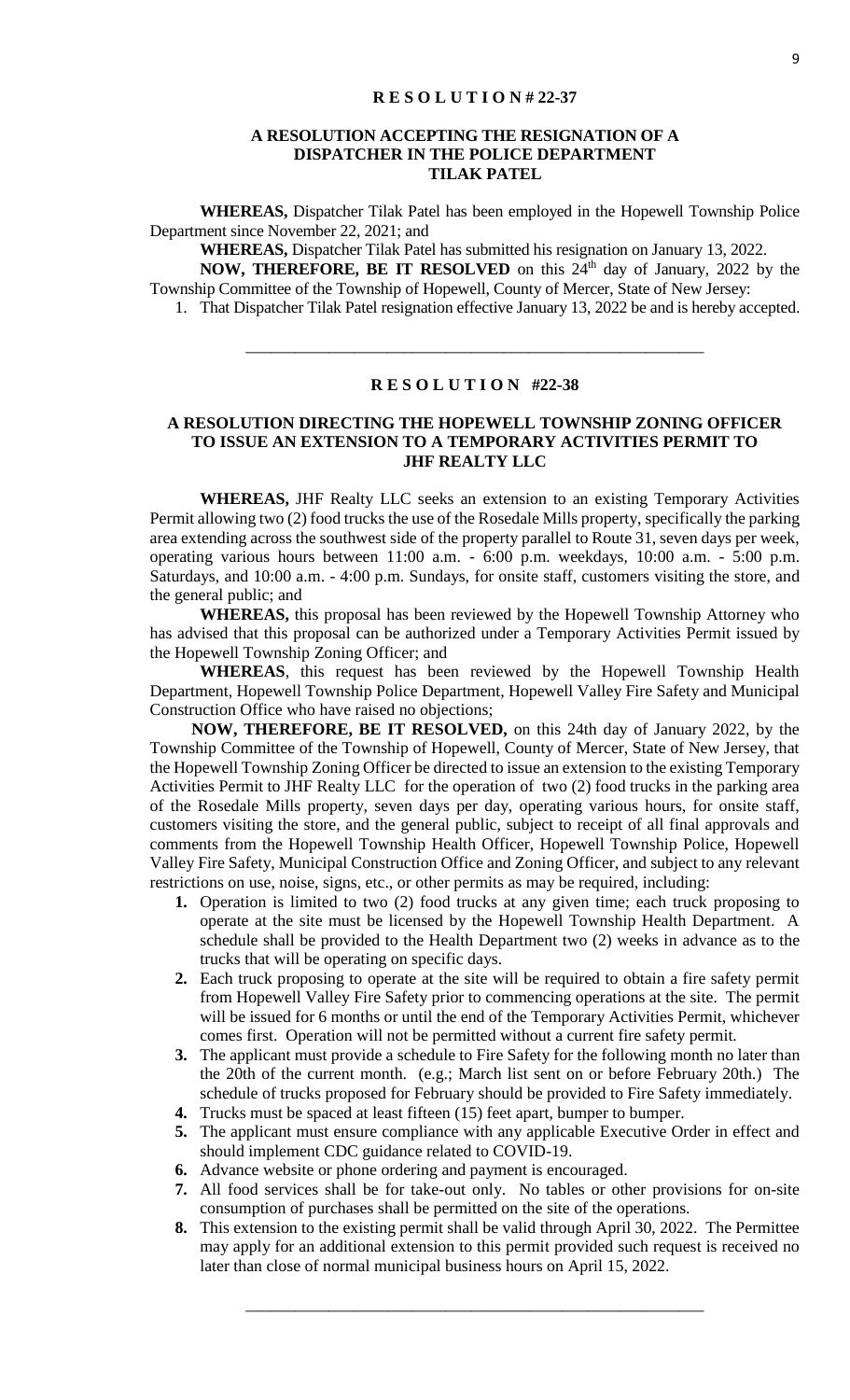\_\_\_\_\_\_\_\_\_\_\_\_\_\_\_\_\_\_\_\_\_\_\_\_\_\_\_\_\_\_\_\_\_\_\_\_\_\_\_\_\_\_\_\_\_\_\_\_\_\_\_\_\_\_\_

**RESOLUTION #22-39.** Read by title. Motion by Chait, seconded by Purandare to adopt Resolution #22-39. **MOTION UNANIMOUSLY CARRIED**

#### **R E S O L U T I O N #22-39**

## **RESOLUTION OF THE TOWNSHIP COMMITTEE OF THE TOWNSHIP OF HOPEWELL AUTHORIZING THE MAYOR AND CLERK TO EXECUTE DEVELOPER'S AGREEMENT**

**WHEREAS,** U.S. Home Corporation d/b/a Lennar ("the Developer"), is the developer of Hopewell Parc, a residential development approved by the Hopewell Township Planning Board by Resolution No. 21-014; and

**WHEREAS,** Hopewell Parc is an inclusionary development pursuant to Hopewell Township's court-approved Housing Element and Fair Share Plan; and

**WHEREAS,** Hopewell Parc will be developed in phases; and

**WHEREAS,** it is appropriate for the Developer and the Township to enter into a Developer's Agreement to more specifically address the respective duties and obligations of the Developer and the Township pursuant to the Planning Board approval, the Municipal Land Use Law and Township Ordinances.

**NOW, THEREFORE, BE IT RESOLVED**, by the Township Committee of the Township of Hopewell, Mercer County, that the Mayor and Clerk are hereby authorized to execute a Developer's Agreement between Hopewell Township and U.S. Home Corporation d/b/a Lennar, in the form attached hereto, subject to any non-substantive changes as approved by the Township Attorney.

\_\_\_\_\_\_\_\_\_\_\_\_\_\_\_\_\_\_\_\_\_\_\_\_\_\_\_\_\_\_\_\_\_\_\_\_\_\_\_\_\_\_\_\_\_\_\_\_\_\_\_\_\_\_\_

**RESOLUTION #22-40.** Read by title. Motion by Ruger, seconded by Chait to adopt Resolution #22-40. **MOTION UNANIMOUSLY CARRIED**

#### **R E S O L U T I O N #22-40**

### **A RESOLUTION APPOINTING A MEMBER TO THE HOPEWELL TOWNSHIP CITIZENS EQUITY ADVISORY COMMITTEE**

**BE IT RESOLVED** on this 24<sup>th</sup> day of January 2022, by the Township Committee of the Township of Hopewell, County of Mercer, State of New Jersey, that Peter Baktis is hereby appointed as a member of the Hopewell Township Citizens Equity Advisory Committee for a one-year term expiring December 31, 2022.

\_\_\_\_\_\_\_\_\_\_\_\_\_\_\_\_\_\_\_\_\_\_\_\_\_\_\_\_\_\_\_\_\_\_\_\_\_\_\_\_\_\_\_\_\_\_\_\_\_\_\_\_\_\_\_

**RESOLUTION #22-41.** Read by title. Motion by Chait, seconded by Purandare to adopt Resolution #22-41. **MOTION UNANIMOUSLY CARRIED**

#### **R E S O L U T I O N #22-41**

#### **A RESOLUTION APPOINTING A MEMBER TO THE BOARD OF HEALTH ADVISORY COMMITTEE**

**BE IT RESOLVED,** on this 24<sup>th</sup> day of January 2022, that the Township Committee of the Township of Hopewell, County of Mercer, State of New Jersey, does hereby appoint Desiree L. Allison as a member to the Board of Health Advisory Committee for a three (3) year unexpired term expiring December 31, 2024.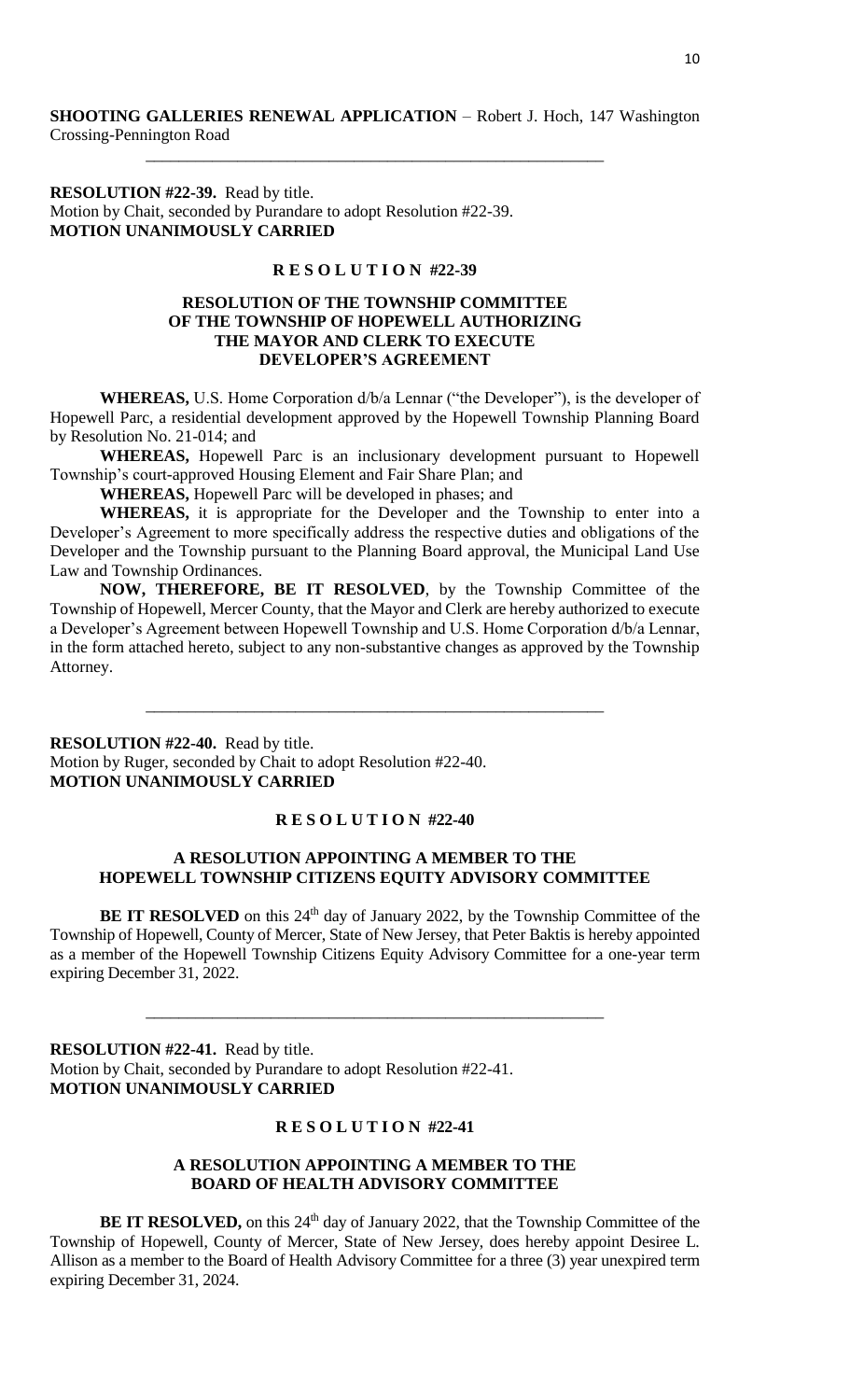**RESOLUTION #22-42.** Read by title. Motion by Kuchinski, seconded by Chait to adopt Resolution #22-42. **MOTION UNANIMOUSLY CARRIED**

#### **R E S O L U T I O N #22-42**

\_\_\_\_\_\_\_\_\_\_\_\_\_\_\_\_\_\_\_\_\_\_\_\_\_\_\_\_\_\_\_\_\_\_\_\_\_\_\_\_\_\_\_\_\_\_\_\_\_\_\_\_\_\_\_

## **A RESOLUTION APPOINTING ELAINE BRENTARI AS PER DIEM PUBLIC HEALTH NURSE IN THE HEALTH DEPARTMENT**

**NOW, THEREFORE, BE IT RESOLVED,** on this 24th of January by the Township Committee of the Township of Hopewell, County of Mercer, State of New Jersey that Elaine Brentari be and is hereby appointed as Per Diem Public Health Nurse in the Hopewell Township Health Department.

**BE IT FURTHER RESOLVED** that Elaine Brentari be compensated at an hourly rate of \$38.00 (not to exceed 24 hours).

\_\_\_\_\_\_\_\_\_\_\_\_\_\_\_\_\_\_\_\_\_\_\_\_\_\_\_\_\_\_\_\_\_\_\_\_\_\_\_\_\_\_\_\_\_\_\_\_\_\_\_\_\_\_\_

**BE IT FURTHER RESOLVED** that this appointment is effective January 25, 2022.

**RESOLUTION #22-43.** Read by title. Motion by Ruger, seconded by Purandare to adopt Resolution #22-43. **MOTION UNANIMOUSLY CARRIED**

# **R E S O L U T I O N #22-43**

## **RESOLUTION AUTHORIZING THE HIRING OF AN INTERNET TECHNOLOGY SUPPORT COMPANY THROUGH THE COMPETITIVE CONTRACTING PROCESS**

**WHEREAS,** the Township of Hopewell has a requirement of information technology consultant services for its municipal operations, and

**WHEREAS** such services are authorized under the New Jersey Local Publics Contract Law (N.J.S.A.40A:11-4.1(a)) to be procured through the competitive contracting process; and

**WHEREAS** the Township desires to evaluate such service offerings from vendors within the procedures as set forth in the New Jersey Local Publics Contract Law (N.J.S.A.40A:11-4.1 et. seq. and N.J.A.C. 5:34-4 et. Seq.,); and

**WHEREAS** the Township desires to enter into a contract for the option of one (1), or two (2) year contract, with extensions yearly, at the option of the Township, to a maximum of five (5) years, that will satisfy the needs of the Township; and

**WHEREAS,** as per statute the process will be administered by the Qualified Purchasing Agent (N.J.S.A 40A:11-4.5(d)).

**NOW, THEREFORE, BE IT RESOLVED** by the Township Committee of the Township of Hopewell, County of Mercer, State of New Jersey, as follows:

The Qualified Purchasing Agent is hereby authorized to commence the competitive contract/ procurement as allowable under the New Jersey Local Publics Contract Law for information technology consultant, allowing for a minimum of 20 days' notice after advertisement to receive responses, per Local Publics Contract Law.

**RESOLUTION #22-44.** Read by title.

Motion by Kuchinski, seconded by Chait to adopt Resolution #22-44. **MOTION UNANIMOUSLY CARRIED**

## **R E S O L U T I O N #22-44**

\_\_\_\_\_\_\_\_\_\_\_\_\_\_\_\_\_\_\_\_\_\_\_\_\_\_\_\_\_\_\_\_\_\_\_\_\_\_\_\_\_\_\_\_\_\_\_\_\_\_\_\_\_\_\_

**RESOLUTION FOR GOVERNOR'S COUNCIL ON ALCOHOLISM AND DRUG ABUSE FISCAL GRANT JULY 1, 2022 TO JUNE 30, 2023**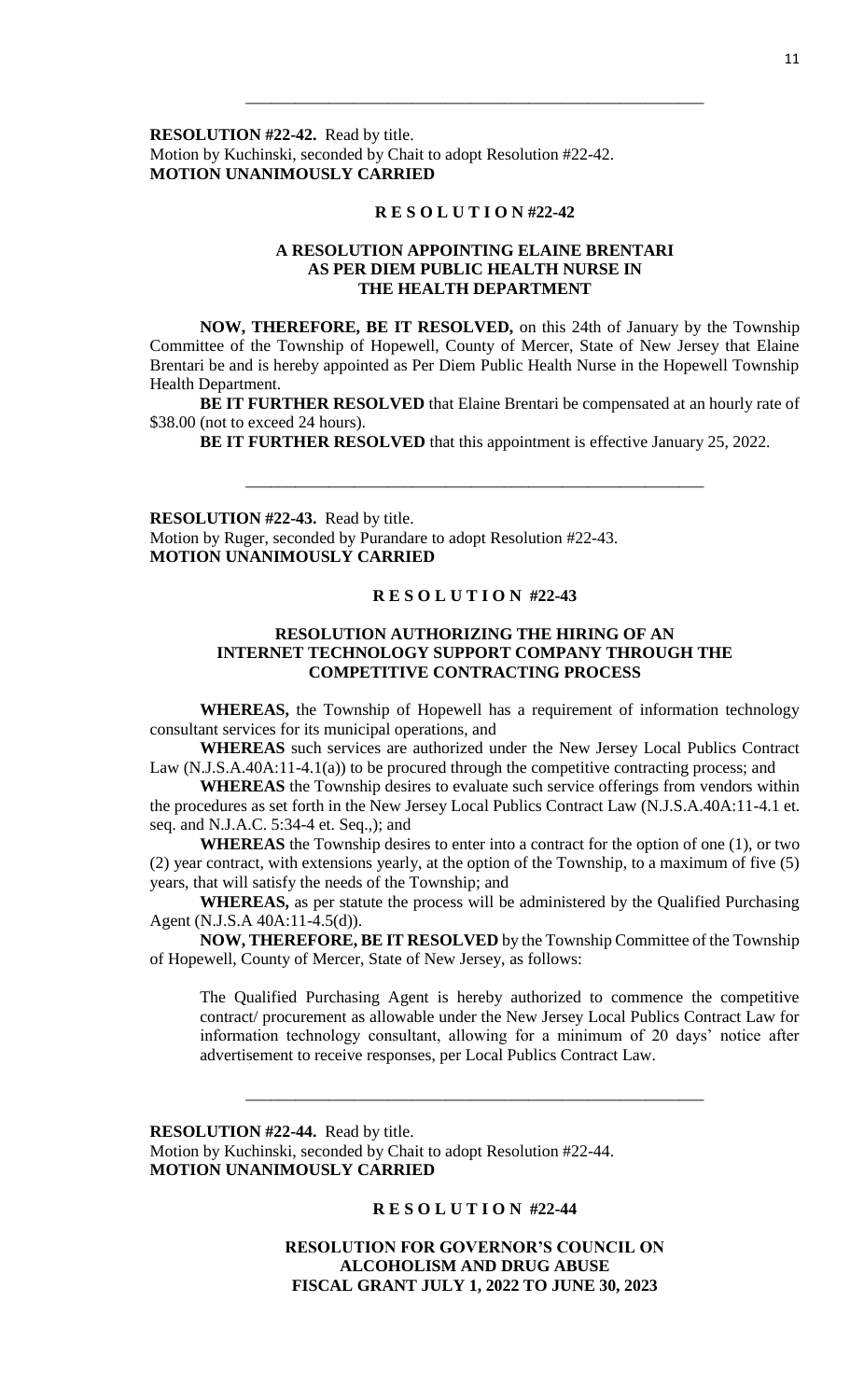**WHEREAS,** the Governor's Council on Alcoholism and Drug Abuse established the Municipal Alliances for the Prevention of Alcoholism and Drug Abuse in 1989 to educate and engage residents, local government and law enforcement officials, schools, nonprofit organizations, the faith community, parents, youth and other allies in efforts to prevent alcoholism and drug abuse in communities throughout New Jersey.

**WHEREAS, t**he Committee of the Township of Hopewell, County of Mercer, State of New Jersey recognizes that the abuse of alcohol and drugs is a serious problem in our society amongst persons of all ages; and therefore along with Hopewell Borough and Pennington Borough has an established Municipal Alliance Committee; and,

**WHEREAS,** the Township of Hopewell further recognizes that it is incumbent upon not only public officials but upon the entire community to take action to prevent such abuses in our community; and,

**WHEREAS,** the Committee of the Township of Hopewell has applied for funding to the Governor's Council on Alcoholism and Drug Abuse as a consortium with Hopewell Borough and Pennington Borough through the County of Mercer; and,

**WHEREAS,** the requested funding will be applied among the three municipalities in Hopewell Valley based on population;

**NOW, THEREFORE, BE IT RESOLVED** by the Township of Hopewell, County of Mercer, State of New Jersey hereby recognizes the following:

1. The Township of Hopewell does hereby authorize the submission of a strategic plan for the Hopewell Valley Municipal Alliance grant for the budget year July 1, 2022 to June 30, 2023 in the amount of:

| <b>DEDR</b> | \$9467.00     |
|-------------|---------------|
| Cash Match  | $$17,800.00*$ |
| In-Kind     | \$7,100.25    |

\***Hopewell Township: \$14,000.00**, Pennington Borough \$1500.00, Hopewell Borough \$2300.00

The Township of Hopewell acknowledges the terms and conditions for administering the Municipal Alliance grant, including the administrative compliance and audit requirements.

\_\_\_\_\_\_\_\_\_\_\_\_\_\_\_\_\_\_\_\_\_\_\_\_\_\_\_\_\_\_\_\_\_\_\_\_\_\_\_\_\_\_\_\_\_\_\_\_\_\_\_\_\_\_\_

**RESOLUTION #22-45.** Read by title. Motion by Chait, seconded by Purandare to adopt Resolution #22-45. **ROLL CALL VOTE: AYES:** Chait, Kuchinski, Purandare, Ruger, Mayor Peters-Manning **NOES:** None

#### **R E S O L U T I O N #22-45**

#### **2021 BUDGET TRANSFER RESOLUTION #4**

**BE IT RESOLVED** on this 24<sup>th</sup> day of January 2022, by the Township Committee of the Township of Hopewell, County of Mercer and State of New Jersey, that transfers be made in the 2021 Budget appropriations as follows:

From:

| To: | Medical Benefits O/E<br>Utilities O/E | 10,000.00<br>\$<br>6,000.00 |
|-----|---------------------------------------|-----------------------------|
|     | Total                                 | \$16,000.00                 |
|     | Engineering O/E<br>Streetlighting O/E | 10,000.00<br>6,000.00       |
|     | Total                                 | \$16,000.00                 |

**RESOLUTION #22-46.** Read by title.

Motion by Kuchinski, seconded by Ruger to adopt Resolution #22-46. **MOTION UNANIMOUSLY CARRIED**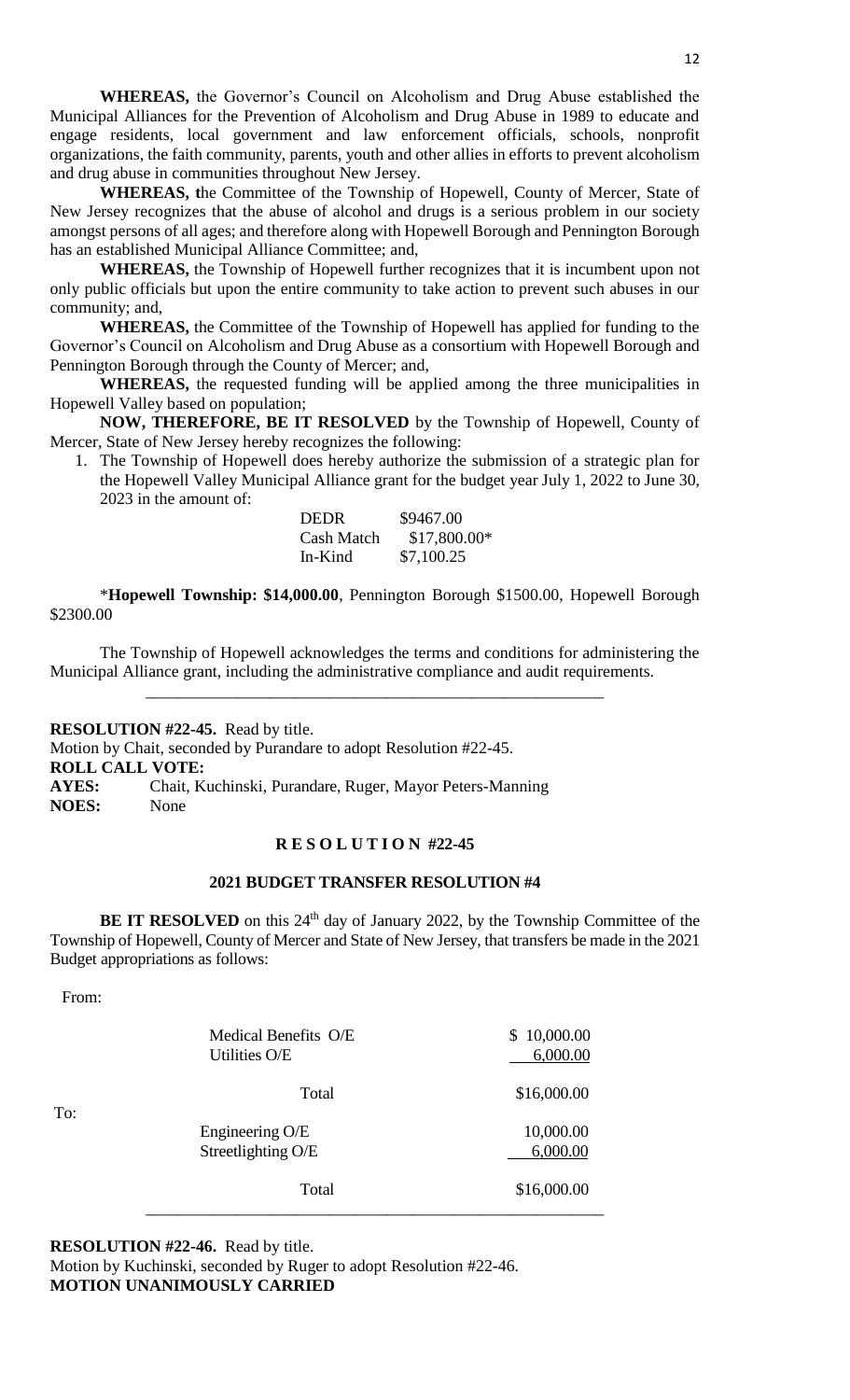#### **R E S O L U T I O N #22-46**

#### **A RESOLUTION AMENDING 2021 PROFESSIONAL SERVICES AGREEMENT**

**WHEREAS**, the Township entered into a Professional Services Agreement with the firm noted below; and

**WHEREAS**, it is necessary to amend this agreement to change the amount and/or the term of the contract; and

**WHEREAS**, the Chief Financial Officer has certified that the funds are available.

| <b>FIRM</b><br>Van Cleef Engineering<br>Associates<br>(General Engineering)<br>$1 - 01 - 20 - 165 - 028$ | <b>CURRENT</b><br><b>MAXIMUM</b><br>\$141,000.00 | <b>PROPOSED</b><br><b>MAXIMUM</b><br>\$153,000.00 | <b>CURRENT</b><br><b>TERM</b><br><b>EXPIRES</b><br>12/31/2021 | <b>PROPOSED</b><br><b>TERM</b><br><b>EXPIRES</b><br>No Change |
|----------------------------------------------------------------------------------------------------------|--------------------------------------------------|---------------------------------------------------|---------------------------------------------------------------|---------------------------------------------------------------|
| Van Cleef Engineering<br>Associates<br>(Engineering Wastewater)<br>$1 - 01 - 20 - 165 - 028$             | 1,000.00<br>\$                                   | \$<br>0.00                                        | 12/31/21                                                      | No Change                                                     |

**NOW, THEREFORE, BE IT RESOLVED** on this 24<sup>th</sup> day of January, 2022 by the Township Committee of the Township of Hopewell, County of Mercer, State of New Jersey, that the Professional Services Agreements be and are hereby amended.

\_\_\_\_\_\_\_\_\_\_\_\_\_\_\_\_\_\_\_\_\_\_\_\_\_\_\_\_\_\_\_\_\_\_\_\_\_\_\_\_\_\_\_\_\_\_\_\_\_\_\_\_\_\_\_

**RESOLUTION #22-47.** Read by title. Motion by Purandare, seconded by Kuchinski to adopt Resolution #22-47. **ROLL CALL VOTE: AYES:** Chait, Kuchinski, Purandare, Ruger, Mayor Peters-Manning **NOES:** None

#### **R E S O L U T I O N #22-47**

## **A RESOLUTION FOR AN EMERGENCY TEMPORARY APPROPRIATION**

**WHEREAS,** an emergent condition has arisen with respect to the below listed items and no adequate provision has been made in the 2022 temporary appropriations for the aforesaid purpose, and N.J.S.A. 40A:4-20 provides for the creation of an emergency temporary appropriation for the purpose above mentioned; and

**WHEREAS,** the total emergency temporary resolutions adopted in the year 2022 pursuant to the provisions of Chapter 96, P.L. 1951 (N.J.S.A. 40A:4-20) including this resolution total \$220,320.00

**NOW, THEREFORE, BE IT RESOLVED,** on this 24<sup>th</sup> day of January 2022, by the Township Committee of the Township of Hopewell, County of Mercer, State of New Jersey (not less than two-thirds of all the members thereof affirmatively concurring) that in accordance with the provisions of N.J.S.A. 40A:4-20:

1. An emergency temporary appropriation be and the same is hereby made for:

| ** | Admin O/E           | \$10,000.00 |
|----|---------------------|-------------|
|    | Legal O/E           | 35,000.00   |
|    | Clerk O/E           | 5,000.00    |
|    | Finance O/E         | 13,000.00   |
|    | Tax Collector O/E   | 4,000.00    |
|    | Tax Assessor O/E    | 22,000.00   |
|    | Engineering O/E     | 15,000.00   |
|    | Community Devel O/E | 55,000.00   |
|    | Prosecutor O/E      | 25,200.00   |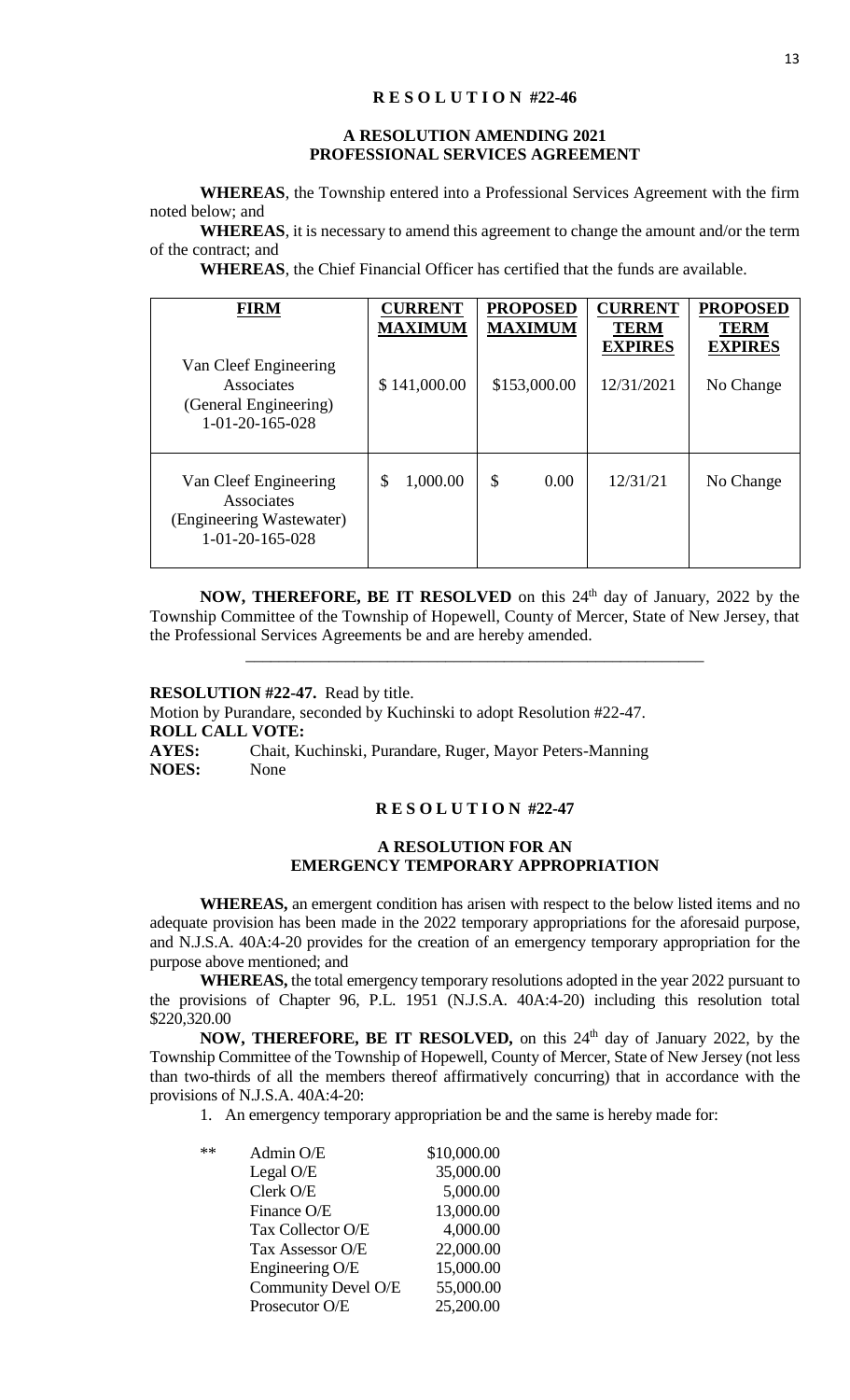| Public Defender S/W   | 5,600.00     |
|-----------------------|--------------|
| Buildings & Grounds   | 10,000.00    |
| Health O/E            | 5,000.00     |
| <b>Interlocal EMS</b> | 15,520.00    |
|                       |              |
| Total                 | \$220,320.00 |

- 2. That said emergency temporary appropriation has been provided for in the 2022 budget under the title of:
	- As listed in 1 above

3. That one certified copy of this resolution be filed with the Director of Local Government Services.

\_\_\_\_\_\_\_\_\_\_\_\_\_\_\_\_\_\_\_\_\_\_\_\_\_\_\_\_\_\_\_\_\_\_\_\_\_\_\_\_\_\_\_\_\_\_\_\_\_\_\_\_\_\_\_

**RESOLUTION #22-48.** Read by title. Motion by Purandare, seconded by Chait to adopt Resolution #22-48 as amended. **MOTION UNANIMOUSLY CARRIED**

#### **R E S O L U T I O N #22-48**

## **A RESOLUTION AUTHORIZING PROFESSIONAL SERVICES AGREEMENTS**

**WHEREAS,** there exists a need for professional services for the following: Qualified Purchasing Agent services; Managerial Consulting Services; Insurance Brokerage Services; Employee Assistant Program Services; Employment and pre-employment medical services; Township Attorney Services; Labor Attorney services; engineering affairs as it relates to legal matters; planning services to assist with legal matters; legal services relating to tax appraisals and tax appeals; legal services relating to tax appraisals and tax appeals; legal services related to Castoro litigation; legal services related to Redevelopment Areas without escrow including the Community Center; Municipal Prosecutor services; Maintenance and updating of the Revised General Ordinances, the Land Use and Development Book and the online eCode 360; Bond Counsel services; Continuing Disclosure Agent services; Financial Advisor Services; 2022 appraisal services and tax appeals; appraisal services; General Engineering services; engineering as it relates to Stormwater matters; engineering as it relates to wastewater management matters; Redevelopment Engineer services; engineering services as it relates to the Community Center; Legal services for the Hopewell Township Planning Board; assistance with Ordinance amendments; engineering as it relates to planning matters; engineering as it relates to zoning matters; general planning; planning services to assist with zoning matters; assistance with Ordinance amendments; legal services for the Hopewell Township Zoning Board of Adjustment; potable water monitoring services for the Hopewell Municipal Services building, the Public Works building and the ball field; Well testing evaluation and General Hydrogeologic Consulting; Medical Director services; Municipal Public Defender services; Conflict Municipal Defender services; Conflict Municipal Defender services; engineering as it relates to water matters; potable well monitoring services for the Community System at Washington Crossing Estates; engineering services as it relates to sewer matters in the ELSA Sewer Service area; engineering services as it relates to sewer matters in the SBRSA Sewer Service area; Open Space legal services; Open Space Engineering services; Affordable Housing administrative services; engineering related to affordable housing matters; assistance with the Affordable Housing Trust; assistance with Affordable Housing legal affairs; and planning services related to affordable housing; and

**WHEREAS,** the estimated cost of the contract is not to exceed \$15,500.00 (2-01-20-100- 028); \$2,500.00 (2-01-20-100-028) for Managerial Consulting Services; \$39,000.00 (2-01-20-100- 028) for Insurance Brokerage Services; \$3,300.00 (2-01-20-100-028) for Employee Assistance Program Services; \$3,000.00 (2-01-20-100-028) for employment and pre-employment medical services; \$150,000.00 (2-01-20-115-028) for Township Attorney services; \$135,000.00 (2-01-20- 115-028) for Labor Attorney services; \$1,000.00 (2-01-20-115-028) for engineering affairs as it relates to legal matters; \$2,500.00 (2-01-20-115-028) for planning services to assist with legal matters; \$10,000.00 (2-01-20-115-028) for legal services relating to tax appraisals and tax appeals; \$30,000.00 (2-01-20-115-028) for legal services relating to tax appraisals and tax appeals; \$2,000.00 (2-01-20-115-028) for legal services related to Castoro litigation; \$2,000.00 (2-01-20-115-028) for legal services related to Redevelopment Areas without escrow including the Community Center; \$25,200.00 (2-01-25-275-028) for Municipal Prosecutor services; \$5,490.00 (2-01-20-120-028) for maintenance and updating of the Revised General Ordinances, the Land Use and Development Book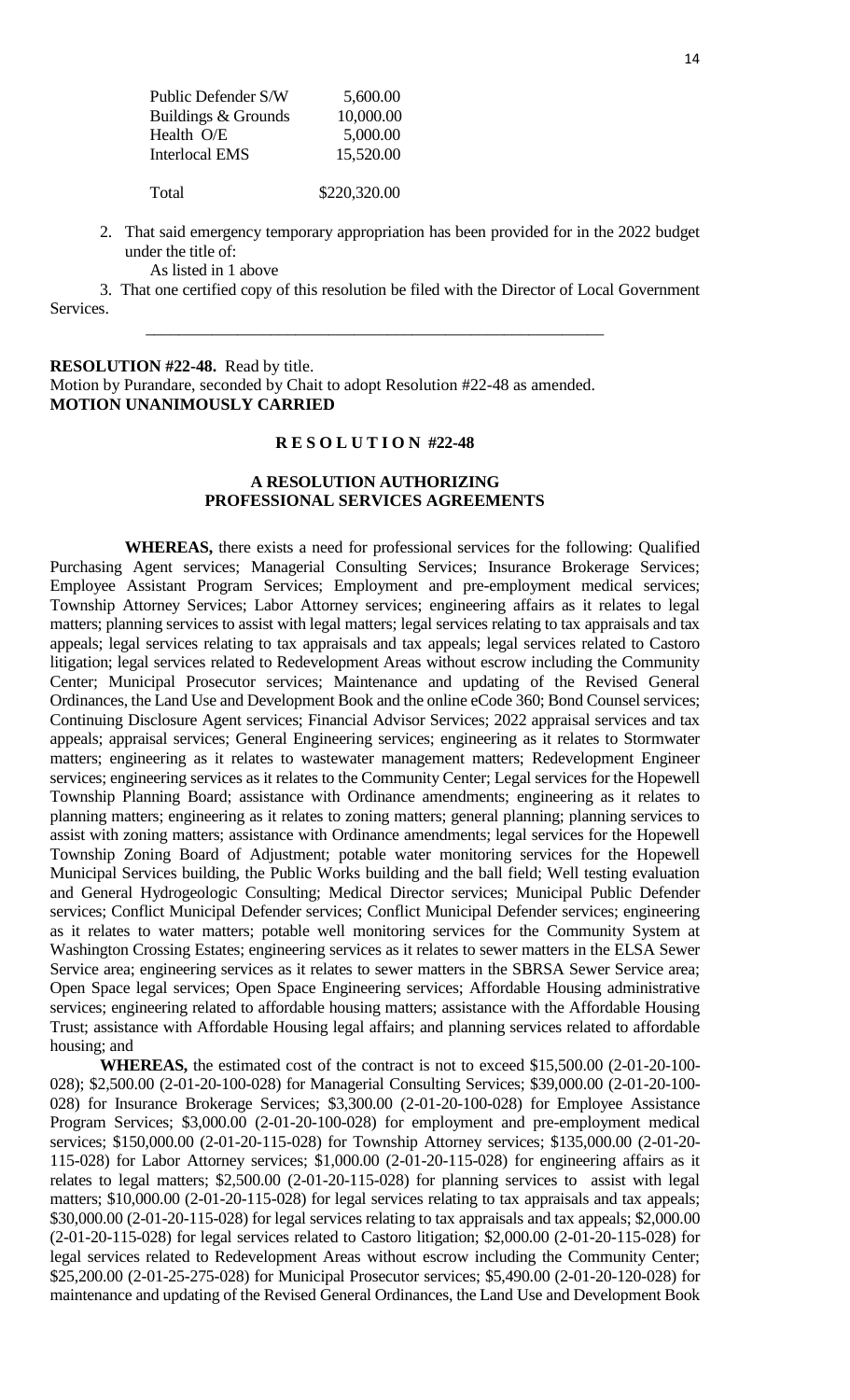and the online eCode 360; \$9,500.00 (2-01-20-130-028) for Bond Counsel services; \$1,550.00 (2-01- 20-130-028) for Continuing Disclosure Agent services; \$2,500.00 (2-01-20-130-028) for Financial Advisor Services; \$15,000.00 (2-01-20-150-028) for 2022 appraisal services and tax appeals; \$10,000.00 (2-01-20-150-028) for appraisal services; \$65,000.00 (2-01-20-165-028) for General Engineering services; \$5,000.00 (2-01-20-165-028) for engineering as it relates to Stormwater matters; \$1,000.00 (2-01-20-165-028) for engineering as it relates to wastewater management matters; \$1,500.00 (2-01-20-165-028) for Redevelopment Engineer services; \$5,000.00 (2-01-20- 165-028) for engineering services as it relates to the Community Center; \$25,000.00 (2-01-21-190- 028) for legal services for the Hopewell Township Planning Board; \$5,000.00 (2-01-21-190-028) for assistance with Ordinance amendments; \$1,000.00 (2-01-21-190-028) for engineering as it relates to planning matters; \$1,000.00 (2-01-21-190-028) for engineering as it relates to zoning matters; \$10,000.00 (2-01-21-190-028) for general planning; \$2,000.00 (2-01-21-190-028) for planning services to assist with zoning matters; \$10,000.00 (2-01-21-190-028) for assistance with Ordinance amendments; \$10,000.00 (2-01-21-190-028) for legal services for the Hopewell Township Zoning Board of Adjustment; \$11,333.00 (2-01-26-310-028) for potable water monitoring for the Municipal Services building, the Public Works building and the ball field; \$2,000.00 (2-01-27-330-028) for Well testing evaluation and general hydrogeologic consulting; \$500.00 (2-01-27-330-028) for Medical Director services; \$21,600.00 (2-01-43-495-028) for Municipal Public Defender services; \$50.00 per hour for outside work and \$60.00 per hour for court time  $(2-01-43-495-028)$  for Conflict Municipal Defender services; \$50.00 per hour for outside work and \$60.00 per hour for court time (2-01-43- 495-028) for Conflict Municipal Defender services; \$3,500.00 (2-05-55-502-028) for engineering as it relates to water matters; \$7,115.00 (2-05-55-502-028) for potable water monitoring for the Community System at Washington Crossing Estates; \$7,500.00 (2-07-55-502-028) for engineering services as it relates to sewer matters in the ELSA Sewer Service area; \$7,500.00 (2-10-55-502-028) for engineering services as it relates to sewer matters in the SBRSA Sewer Service area;\$1,500.00 (X-12-00-925-234) for Open Space legal services; \$1,000.00 (X-12-00-925-234) for Open Space Engineering services; \$40,000.00 (X-14-99-927-028) for Affordable Housing administrative services; \$1,000.00 (X-14-99-927-028) for engineering related to affordable housing matters; \$7,500.00 (X-14-99-927-028) for assistance with the Affordable Housing Trust; \$7,500.00 (X-14-99- 927-028) for assistance with affordable housing legal affairs; and \$1,500.00 (X14-99-927-028) for planning services related to affordable housing; and funds will be available in the 2022 budget appropriations for this purpose certified by the local finance officer encumbered in the accounts referenced above; and

**WHEREAS,** the Local Public Contracts Law (N.J.S.A. 40A:11-1 et seq.) requires that a resolution authorizing the award of contracts for "Professional Services" without competitive bids and the contract itself must be available for public inspection.

**NOW, THEREFORE, BE IT RESOLVED,** by the Township Committee of the Township of Hopewell, as follows:

1. The Mayor and Clerk are hereby authorized and directed to execute the attached agreements with:

The Canning Group, LLC for Qualified Purchasing Agent services; The Canning Group, LLC for Managerial Consulting Services; Integrity Consulting Group for Insurance Brokerage Services; Mercer Council on Drug and Alcoholism for Metro Employee Assistance Service; Princeton Healthcare Systems for employment and pre-employment medical services; Steven P. Goodell, Esq. of Parker McCay, P.A. for Township Attorney Services Mark S. Ruderman, Esq. of Ruderman & Roth, LLC for Labor Attorney Services Van Cleef Engineering Associates for engineering related to legal matters; Banisch Associates, Inc. for planning services to assist with legal matters; Harry Haushalter for legal services related to tax appraisals and tax appeals; Carlin, Ward, Ash & Heiart, LLC for legal services related to tax appraisals and tax Appeals; Mason, Griffin & Pierson for legal services related to Castoro litigation; McManimon, Scotland & Baumann, LLC for legal services related to Redevelopment Areas without escrow including the Community Center; Robert H. Yostembski for Municipal Prosecutor services;

General Code, LLC for maintenance and updating of the Revised General Ordinances, the Land Use and Development Book and the online eCode 360;

McManimon, Scotland & Baumann, LLC for Bond Counsel services;

Anthony P. Inverso of Phoenix Advisors, LLC for Continuing Disclosure Agent;

Anthony P. Inverso of Phoenix Advisors, LLC for Financial Advisor services;

Peter E. Sockler of Sockler Realty Services Group for appraisals and tax appeals;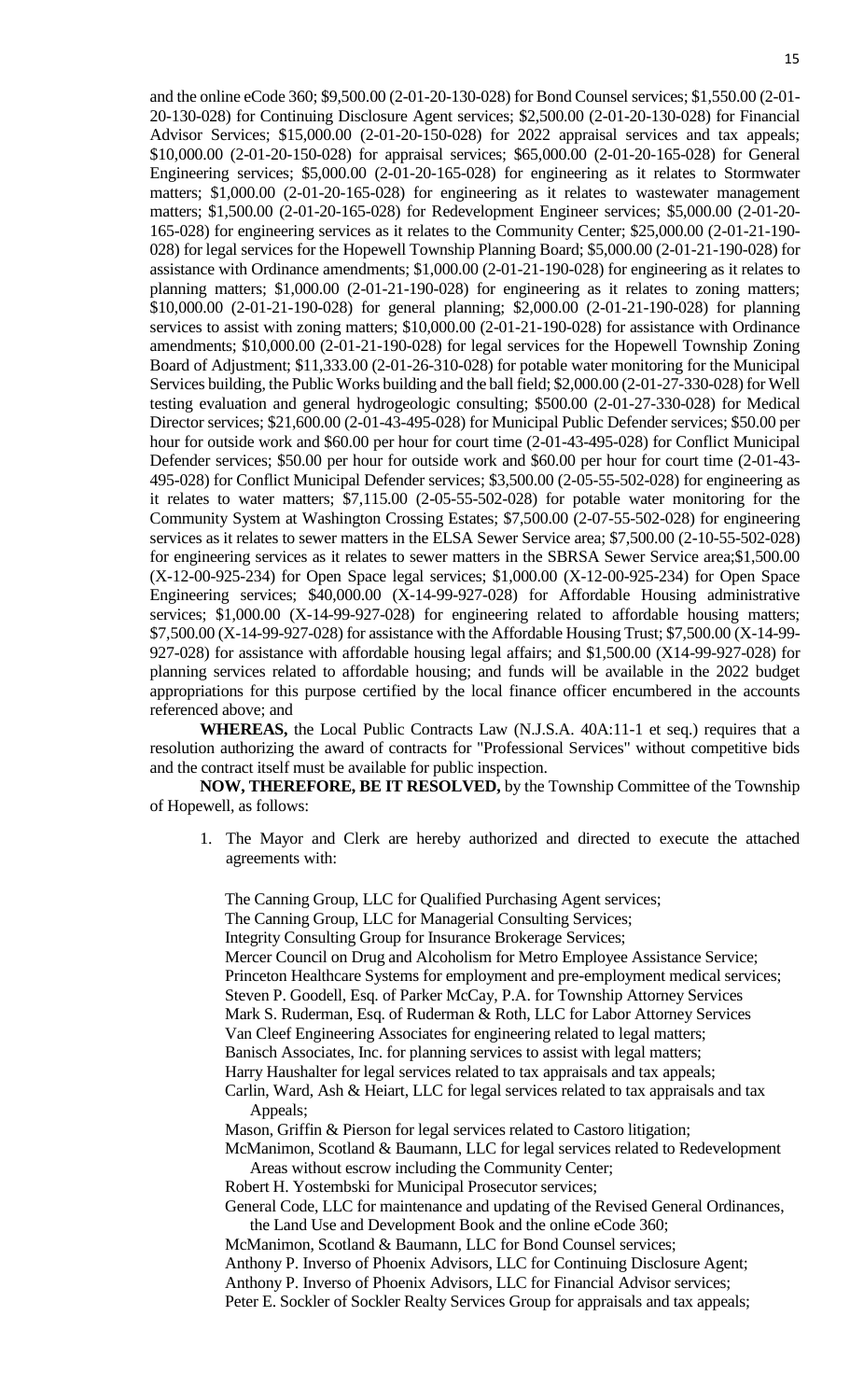- Ronald A. Curini Appraisal Co., Inc. for appraisal services;
- Van Cleef Engineering Associates for General Engineering services;
- Van Cleef Engineering Associates for engineering as it relates to Stormwater matters;
- Van Cleef Engineering Associates for engineering as it relates to wastewater management matters;
- Ferriero Engineering, Inc. for Redevelopment Engineer services;
- Ferriero Engineering, Inc. for engineering services as it relates to the Community Center;
- Francis P. Linnus, Esq. for legal services for the Hopewell Township Planning Board; Francis P. Linnus, Esq. for assistance with Ordinance amendments;
- Van Cleef Engineering Associates for engineering relating to planning matters;
- Van Cleef Engineering Associates for engineering relating to zoning matters;
- Banisch Associates, Inc. for general planning issues;
- Banisch Associates, Inc. for planning services to assist with zoning matters;
- Banisch Associates, Inc. for assistance with Ordinance amendments;
- Mason, Griffin & Pierson for legal services for the Hopewell Township Zoning Board of Adjustment;
- McGowan Well Water Compliance Management, LLC for potable water monitoring for the Hopewell Municipal Services building, the Public Works building and the ball field;

M2 Associates, Inc. for well testing evaluation and general hydrogeologic consulting; Dr. Stephen J. Vetrano for Medical Director services;

- John M. Holliday for Municipal Public Defender services;
- Lee H. Engelman, P.A. for Conflict Public Defender services;
- Robert Rogers, Esq. for Conflict Public Defender services;
- Van Cleef Engineering Associates for engineering as it relates to water matters;
- McGowan Well Water Compliance Management, LLC for potable water monitoring services for the Community System at Washington Crossing Estates;
- Van Cleef Engineering Associates for engineering services as it relates to sewer matters in the ELSA Sewer Service area;
- Van Cleef Engineering Associates for engineering services as it relates to sewer matters in the SBRSA Sewer Service area;
- Parker McCay, P.A. for Open Space legal matters;
- Van Cleef Engineering Associates for Open Space engineering services;
- PCH Development Corporation for Affordable Housing Administrative services;
- Van Cleef Engineering Associates for engineering related to affordable housing matters;
- Edwin W. Schmierer of Mason, Griffin & Pierson for assistance with the Affordable Housing Trust;
- Parker McCay, P.A. for assistance with affordable housing legal affairs;

Banisch Associates, Inc. for planning services to assist with affordable housing

- 2. The contracts are awarded without competitive bidding as a "Professional Service" under the provisions of the Local Public Contracts Law N.J.S.A. 40A:11-5 (1)(a) as a contract for services to be performed by persons authorized by law to practice recognized professions that are regulated by law and it is not possible to obtain competitive bids.
- 3. A notice of this action shall be published once in the official newspaper as required by law.

**RESOLUTION #22-49.** Read by title. Motion by Kuchinski, seconded by Chait to adopt Resolution #22-49. **MOTION UNANIMOUSLY CARRIED**

#### **R E S O L U T I O N #22-49**

\_\_\_\_\_\_\_\_\_\_\_\_\_\_\_\_\_\_\_\_\_\_\_\_\_\_\_\_\_\_\_\_\_\_\_\_\_\_\_\_\_\_\_\_\_\_\_\_\_\_\_\_\_\_\_

#### **DEBT SERVICE MATURATION RESOLUTION (MATURING ON FEBRUARY 1, 2022)**

**WHEREAS,** N.J.S.A. 40A:4-19 provides authority for appropriating in a resolution the permanent debt service requirements for the coming fiscal year; and

**WHEREAS,** debt service payments will be due on February 1, 2022 on a 2014 Bond and 2020 Refunding Bond issued and outstanding;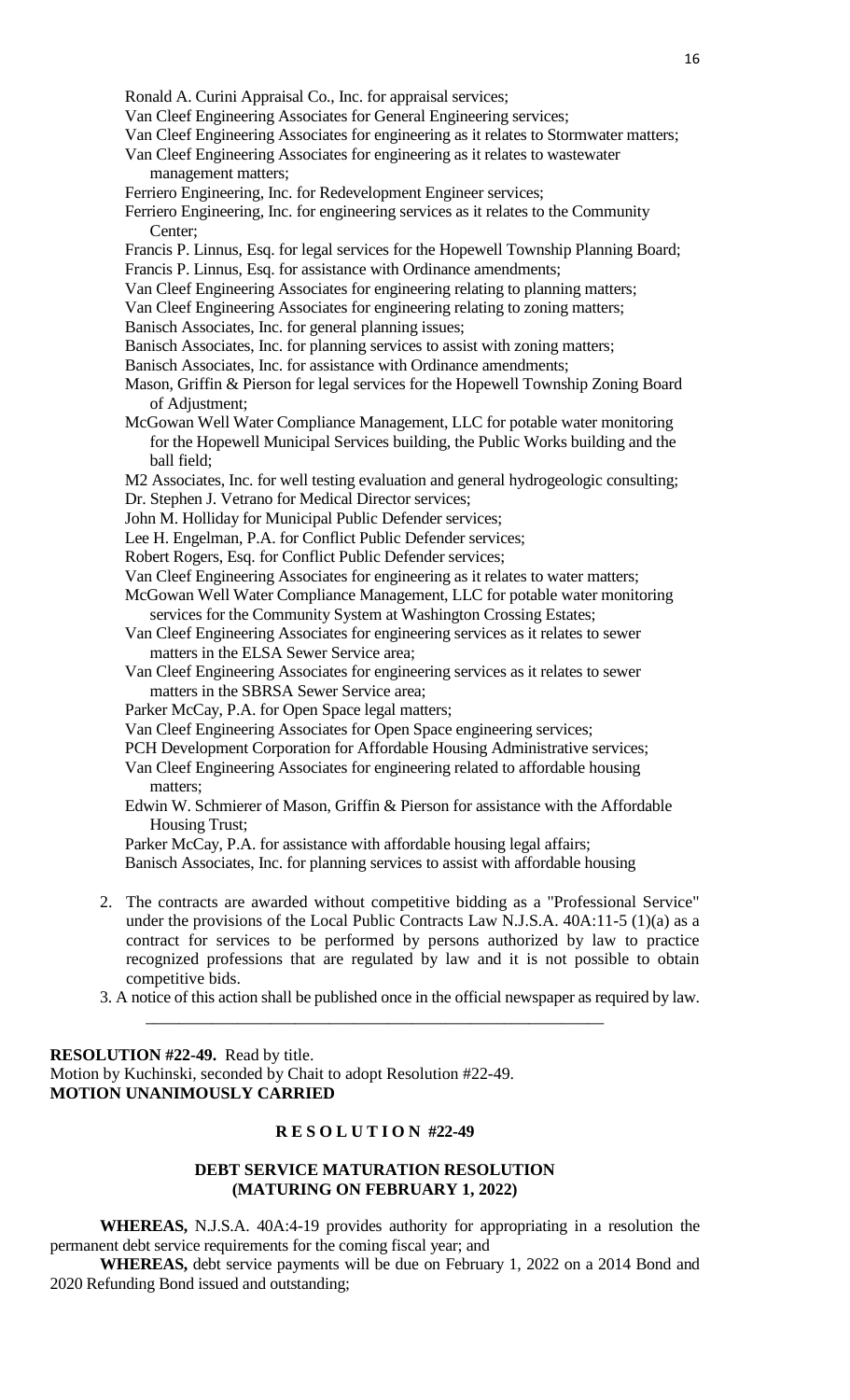**NOW, THEREFORE, BE IT RESOLVED** on this 24<sup>th</sup> day of January 2022, by the Township Committee of the Township of Hopewell, County of Mercer, State of New Jersey, that the following appropriations be made to cover the payments due February 1, 2022.

|                    | 2014 BOND AND 2020 REFUNDING BOND |                  |                 |
|--------------------|-----------------------------------|------------------|-----------------|
|                    |                                   | <b>Principal</b> | <b>Interest</b> |
| Current Fund       |                                   | \$1,200,000.00   | \$65,940.00     |
| Open Space         |                                   | \$220,000.00     | \$27,883.03     |
| Affordable Housing |                                   | \$595,000.00     | \$77,404.85     |
|                    | <b>TOTAL</b>                      | \$2,015,000.00   | \$171,227.88    |

# **DEBT SERVICE – TOWNSHIP OF HOPEWELL**

**RESOLUTION #22-50.** Read by title. Motion by Chait, seconded by Purandare to adopt Resolution #22-50. **MOTION UNANIMOUSLY CARRIED**

#### **R E S O L U T I O N #22-50**

## **DEBT SERVICE MATURATION RESOLUTION (MATURING ON FEBRUARY 15, 2022)**

**WHEREAS,** N.J.S.A. 40A:4-19 provides authority for appropriating in a resolution the permanent debt service requirements for the coming fiscal year; and

**WHEREAS,** debt service payments will be due on February 15, 2022 on a 2010 Bond issued and outstanding;

**NOW, THEREFORE, BE IT RESOLVED** on this 24<sup>th</sup> day of January 2022, by the Township Committee of the Township of Hopewell, County of Mercer, State of New Jersey, that the following appropriations be made to cover the payments due February 15, 2022.

# **DEBT SERVICE – TOWNSHIP OF HOPEWELL 2010 BONDS**

|                           |              | <b>Principal</b> | <b>Interest</b> |
|---------------------------|--------------|------------------|-----------------|
| Current Fund              |              | \$755,240.00     | \$91,943.30     |
| Open Space                |              | \$378,640.00     | \$69,198.60     |
| <b>Affordable Housing</b> |              | \$241,120.00     | \$43,333.70     |
|                           | <b>TOTAL</b> | \$1,375,000.00   | \$204,475.60    |

## **RESOLUTION #22-51.** Read by title.

Motion by Ruger, seconded by Chait to adopt Resolution #22-51. **ROLL CALL VOTE: AYES:** Chait, Kuchinski, Purandare, Ruger, Mayor Peters-Manning **NOES:** None

### **R E S O L U T I O N #22-51**

## **BILLS & CLAIMS**

**BE IT RESOLVED**, that the list of cash disbursements authorized for approval of bills for payment date January 24, 2022 in the following amounts:

| Bills and Claims           |  | 6,613,119.34 |
|----------------------------|--|--------------|
| Payroll                    |  | 346,321.13   |
| <b>Total Disbursements</b> |  | 6,959,440.47 |
|                            |  | - 1 C 1 1    |

Itemized and listed on the submitted schedule are hereby approved and filed as a record as part of the minutes of this meeting.